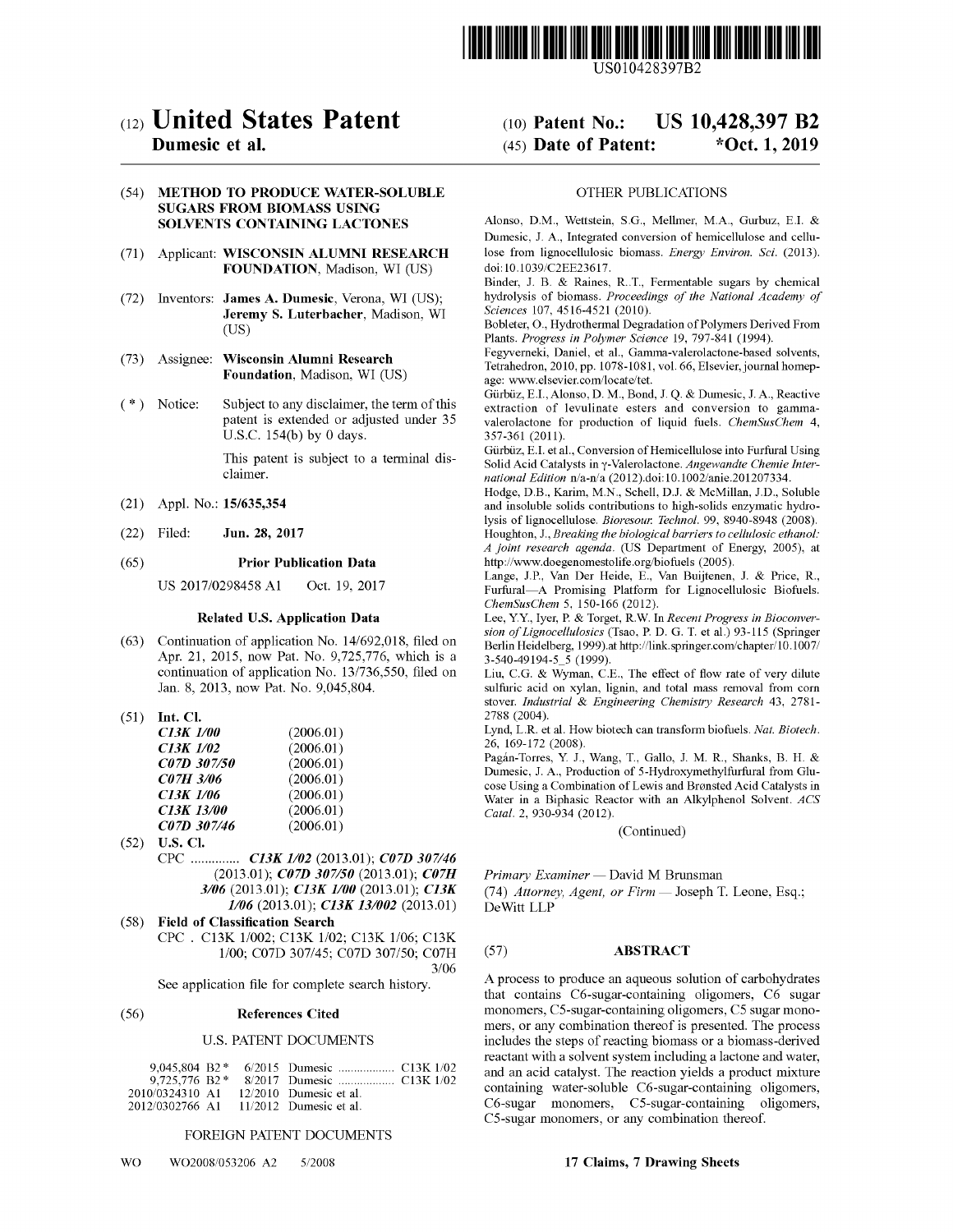# (56) **References Cited**

#### OTHER PUBLICATIONS

Peterson, A.A. et al., Thermochemical biofuel production in hydrothermal media: A review of sub- and supercritical water technologies. *Energy Environ. Sci.* 1, 32-65 (2008).

Ragauskas, A.J. et al. The Path Forward for Biofuels and Biomaterials. *Science* 311, 484-489 (2006).

Roman-Leshkov, Y., Chheda, J.N. & Dumesic, J.A., Phase modifiers promote efficient production of hydroxymethylfurfural from fructose. *Science* 312, 1933 (2006).

Roman-Leshkov, Y., Barrett, C.J., Liu, Z.Y. & Dumesic, J.A., Production of dimethylfuran for liquid fuels from biomass-derived carbohydrates. *Nature* 447, 982-985 (2007).

Sanderson, K., Lignocellulose: A chewy problem. *Nature* 474, Sl2 (2011).

Shill, K. et al., Ionic liquid pretreatment of cellulosic biomass: Enzymatic hydrolysis and ionic liquid recycle. *Biotechnology and Bioengineering* 108, 511-520 (2011).

Sluiter, A. et al., Determination of sugars, byproducts, and degradation products in liquid fraction process samples. (National Renewable Energy Laboratory ( 2004).

Somerville, C., The Billion-Ton Biofuels Vision. *Science* 312, 1277 (2006).

Van Dam et al., "The conversion of fructose and glucose in acid media: formation of hydroxymethylfurfural", Starch, 38 (1986), pp. 95-101.

Von Sivers, M. & Zacchi, G., A techno-economical comparison of three processes for the production of ethanol from pine. *Bioresource Technology* 51, 43-52 (1995).

Wettstein, S.G., Alonso, D.M., Chong, Y. & Dumesic, J.A., Production of levulinic acid and gamma-valerolactone (GVL) from cellulose using GVL as a solvent in biphasic systems. *Energy Environ. Sci.* 5, 8199-8203 (2012).

Wilson, D.B., Cellulases and biofuels. *Current opinion in biotechnology* 20, 295-299 (2009).

\* cited by examiner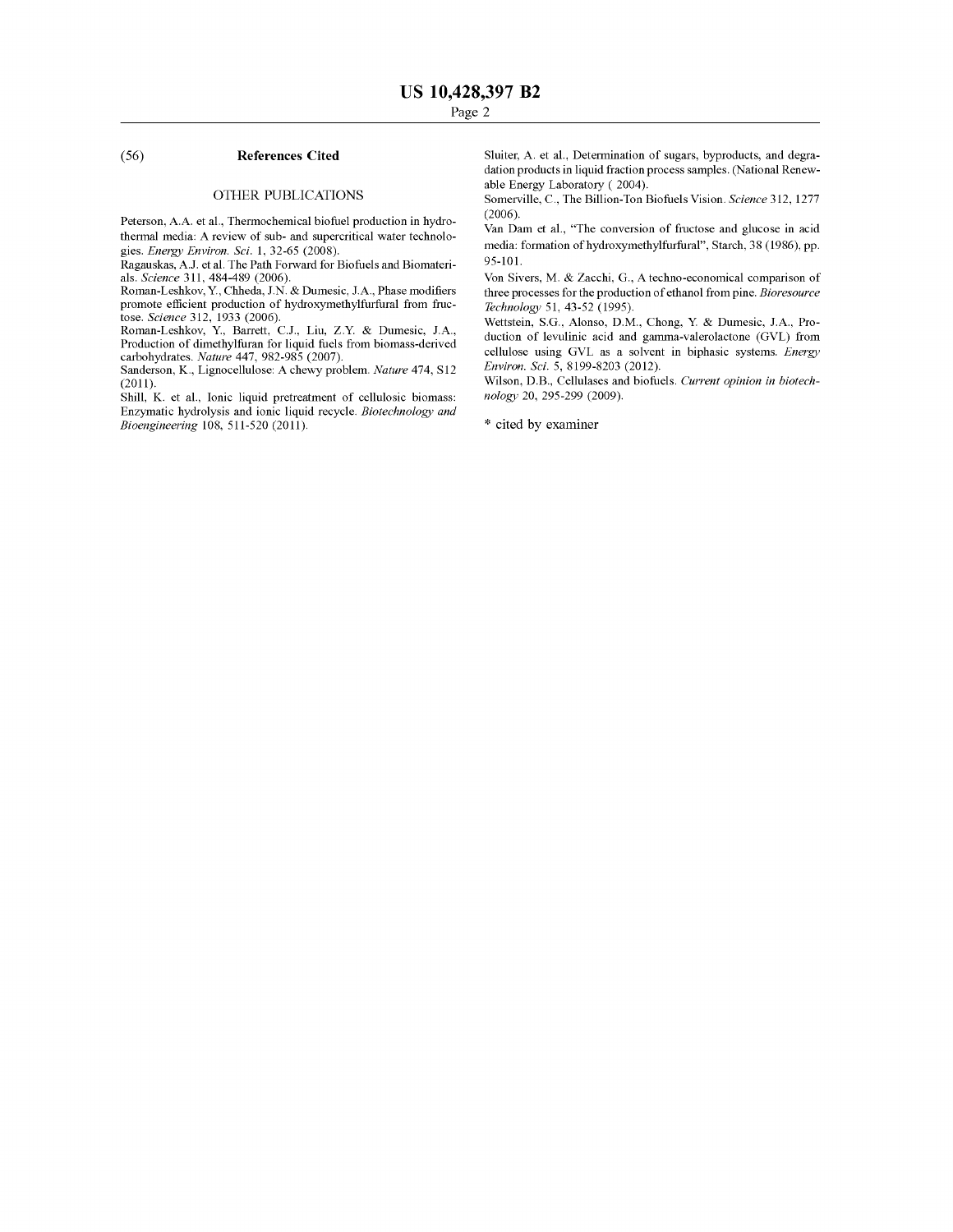

FIG. 1E (bottom)

FIG. 1F (bottom)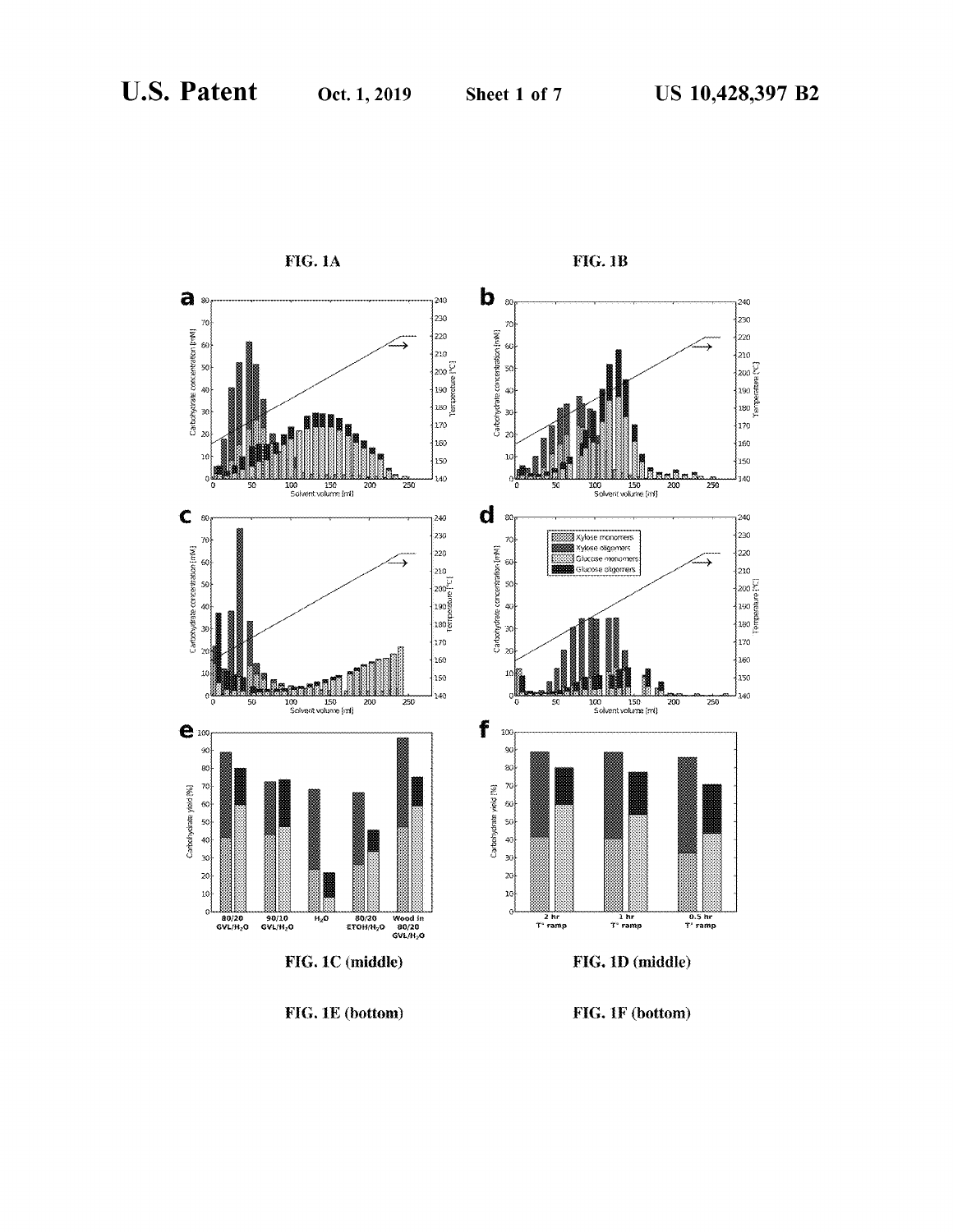

**FIG. 2A** 



**FIG. 2C**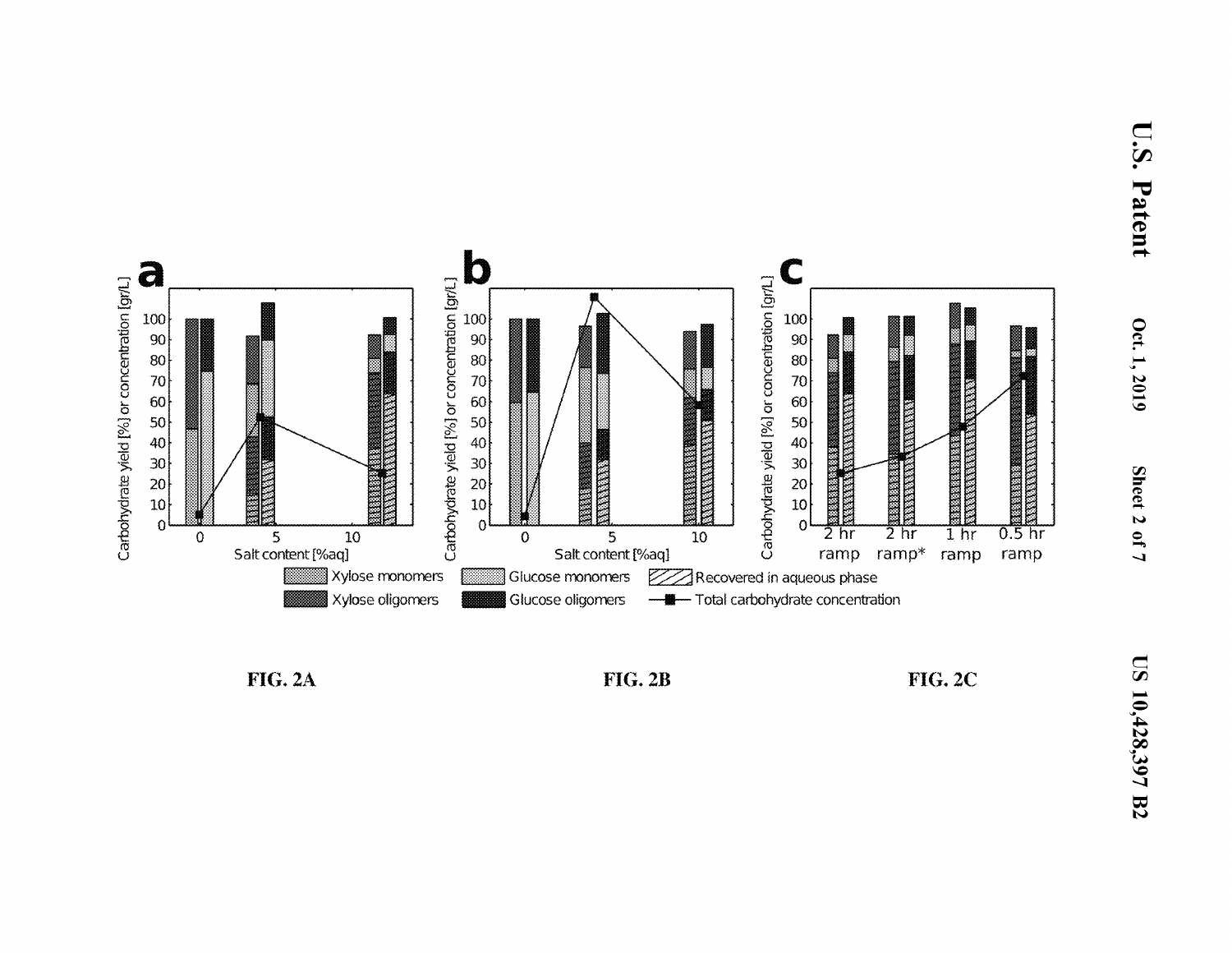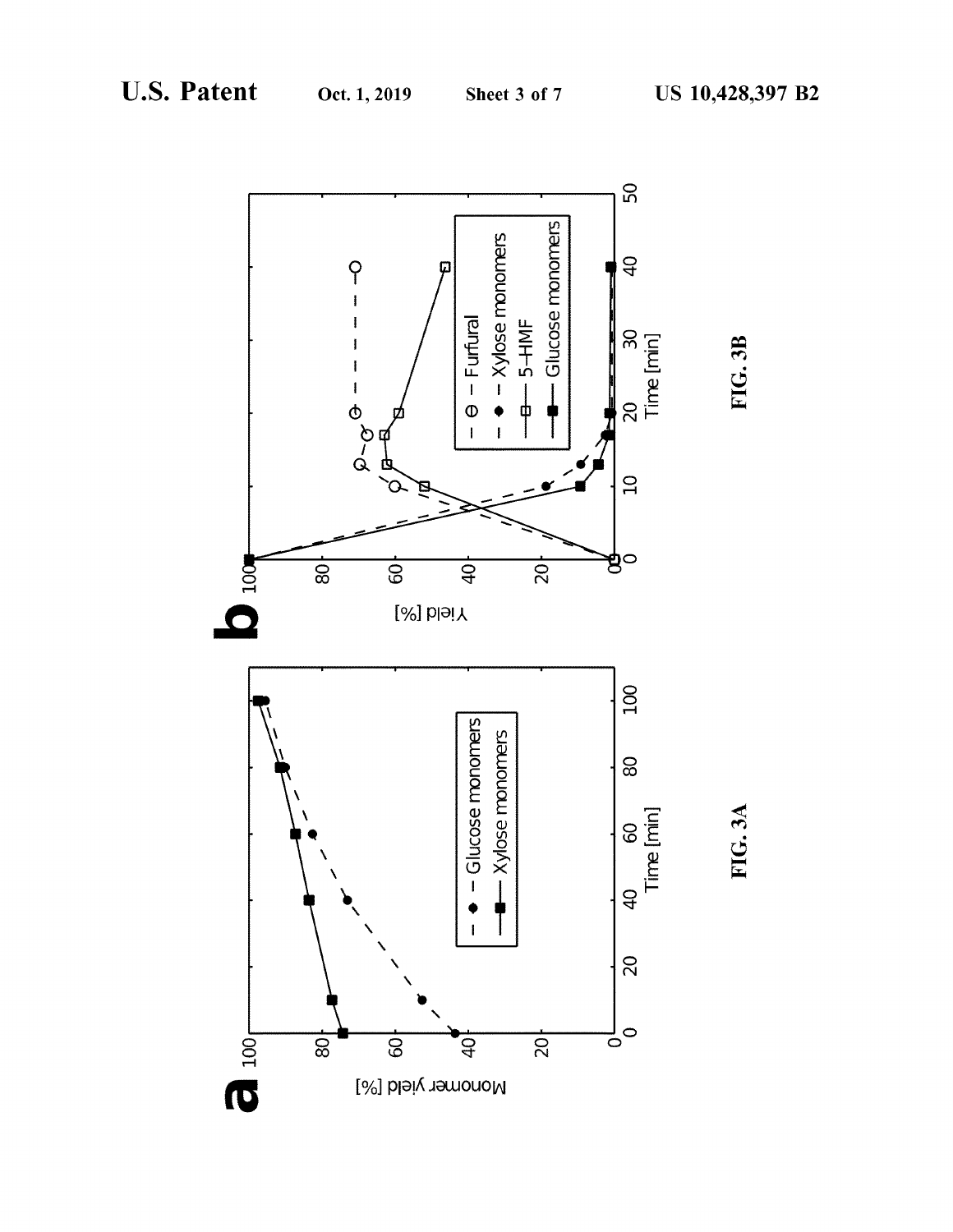

FIG.4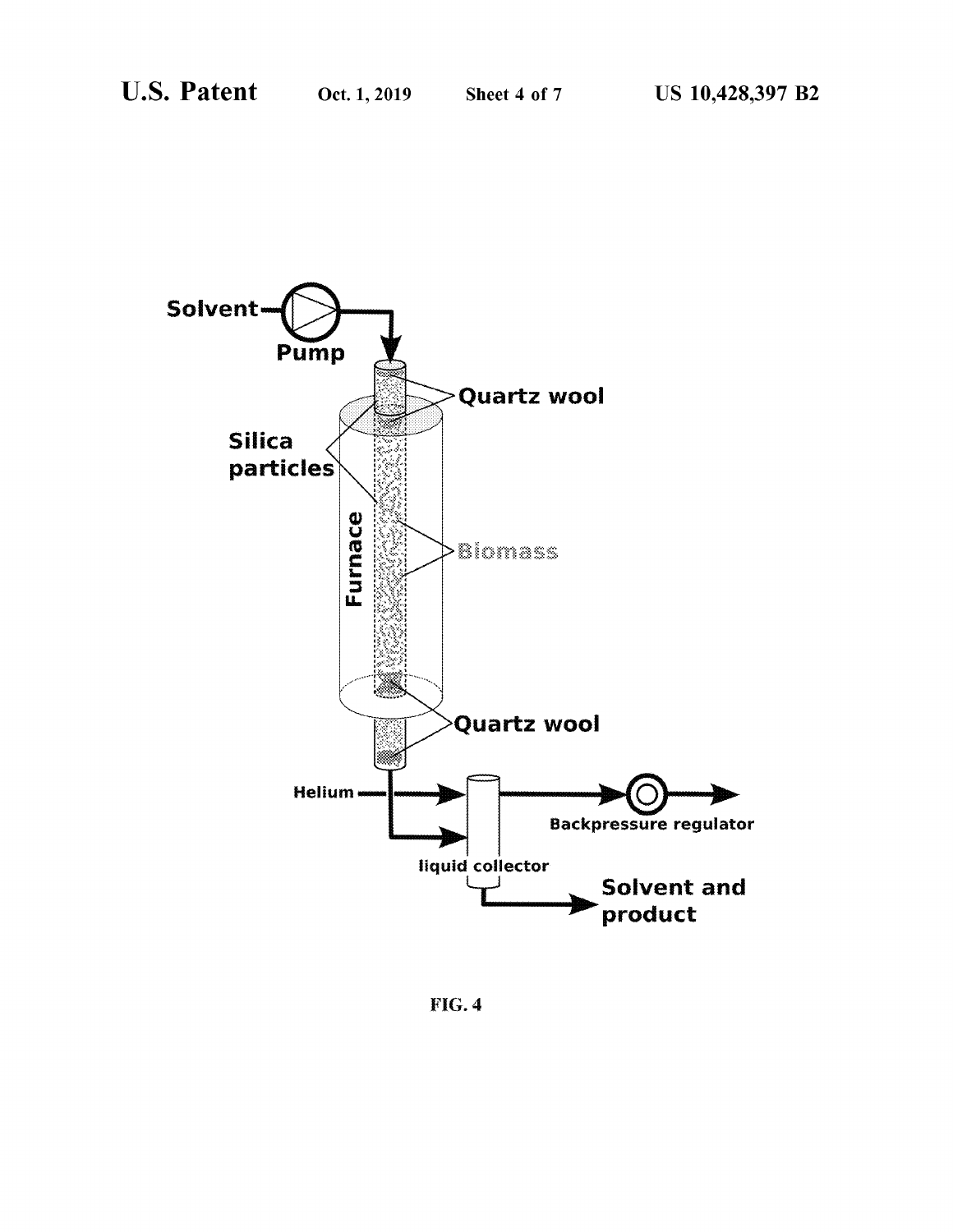

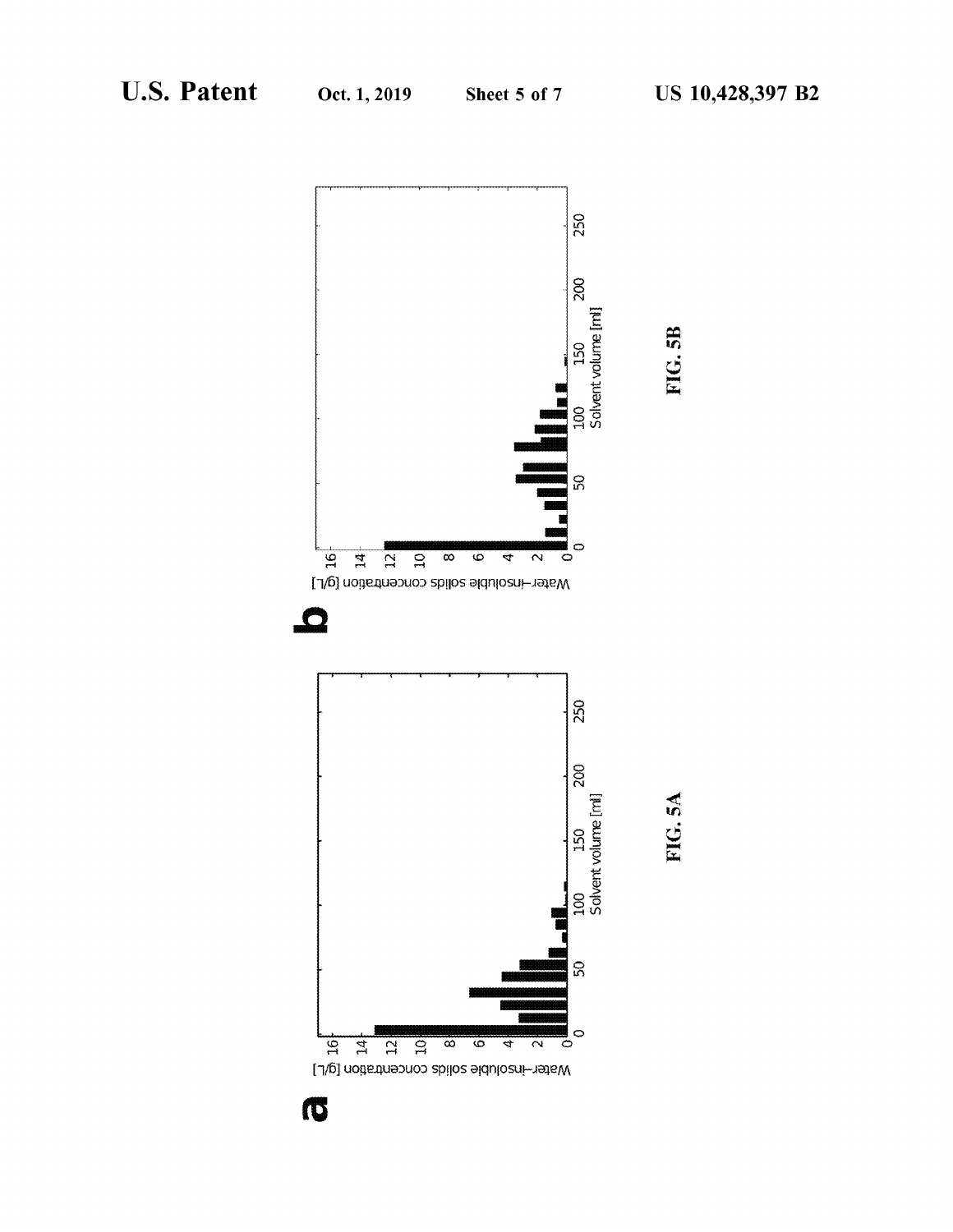

**FIG. 6C** 

**FIG. 6D**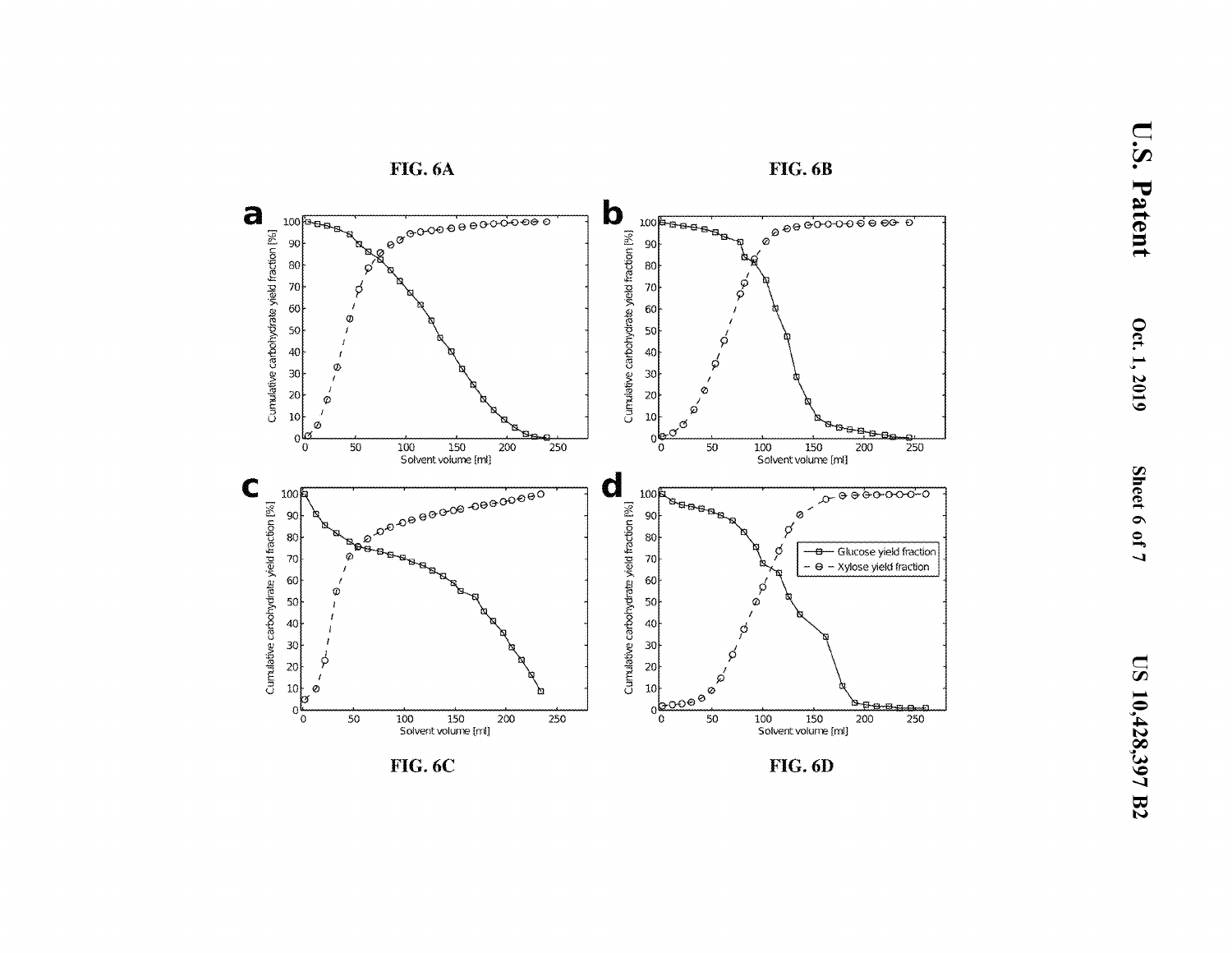



**FIG. 7A** 

**FIG. 7B**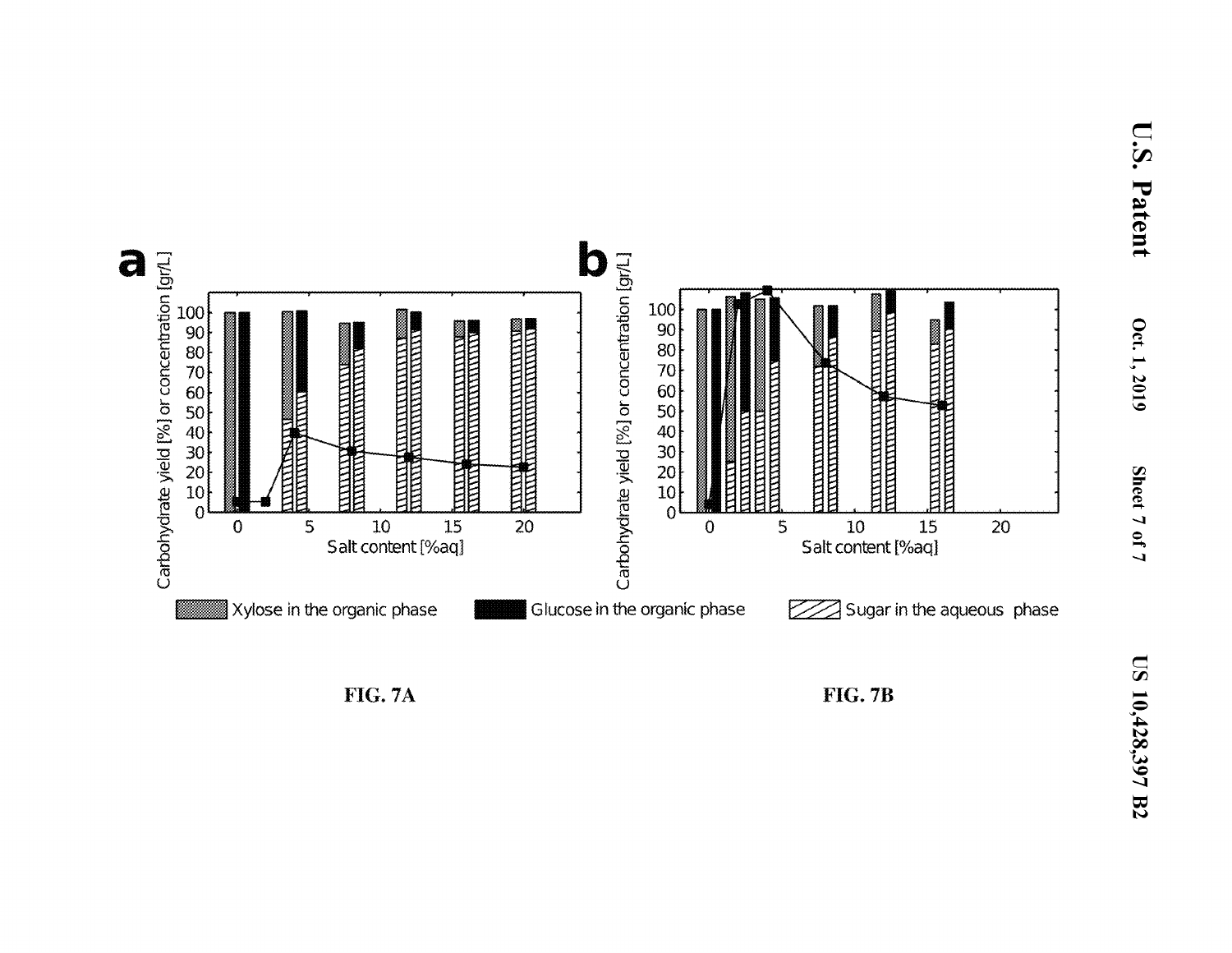# **METHOD TO PRODUCE WATER-SOLUBLE SUGARS FROM BIOMASS USING SOLVENTS CONTAINING LACTONES**

## CROSS-REFERENCE TO RELATED APPLICATIONS

This is a continuation of co-pending application Ser. No. 14/692,018, filed Apr. 21, 2015, which is a continuation of application Ser. No. 13/736,500, filed Jan. 8, 2013 (now U.S. 10 Pat. No. 9,045,804, issued Jun. 2, 2015).

# FEDERAL FUNDING STATEMENT

This invention was made with government support under 15 DE-FC02-07ER64494 awarded by the Department of Energy. The govermnent has certain rights in the invention.

## BACKGROUND

Successful carbohydrate recovery from lignocellulosic biomass requires breaking intermolecular bonds in glucan and xylan chains while avoiding further reaction of the resulting glucose and xylose<sup>9</sup>. However, in neutral or dilute aqueous acid solutions  $\ll 10$  wt % mineral acid systems), the 25 resulting glucose further reacts to yield furans or other degradation products. The glucose degradation reactions significantly outpace cellulose depolymerization at temperatures below 250-350° C. depending on the acid content. This leads to the need for reaction systems with short residence times (10 ms to 1 min) at high temperatures (250-400 $^{\circ}$  C.) in order to obtain a high selectivity to glucose at high conversion<sup>9,10</sup>, while minimizing degradation of the desired glucose product. These types of short residence time reactions are especially impractical when using heterogeneous 35 starting products such as biomass. Higher yields are obtainable at lower temperatures and longer residence times using increased homogeneous catalyst concentrations such as high mineral acid concentrations and/or ionic liquids<sup>5,8</sup>. However, in both cases, the homogeneous catalyst is a very significant expense. Thus, recovering the catalyst is critical for the commercial viability of these processes. Ultimately, recovering and recycling the catalysts ends up being a significant component of the processing  $costs^{5,8,11}$ . Cellulase enzymes operating at only 50° C. can achieve near 45 complete conversion of cellulose. However, in these processes, the cellulose must be rendered accessible by a thermochemical pretreatment of the raw cellulosic feed stock. Both enzyme and pretreatment costs are significant obstacles toward the successful commercialization of these processes. For example, enzyme costs are consistently shown to account for between US \$0.50 and \$2.00 per gallon of ethanol (2009 dollars), a significant portion of the overall cost of production. See, for example, Heather L MacLean and Sabrina Spatari 2009 *Environ. Res. Lett.* 4 014001 and David B Wilson 2009 *Curr Opin Biotechnol* Volume 20, Issue 3, Pages 295-299.

glucose and xylose from biomass while avoiding further degradation despite using low catalyst concentration and 60 low temperature. One such strategy involves flowing a solvent through a heated packed bed of biomass in a flow-through reaction system. This approach decouples the residence times of the solid carbohydrate polymer from its soluble counterpart $12,13$ . These systems are typically limited by their ability to produce reasonably concentrated product solutions. Indeed, using an aqueous solution of 1 wt %

 $H_2SO_4$  as the extraction solvent, glucose yields of only 45-55% are achieved when using a 2-4 wt % sugar solution as the feedstock $12$ .

In recent work, GVL-water solutions coupled with very 5 dilute acid concentrations  $(>0.1 \text{ M H, SO}_4)$  or solid acid catalysts have shown the ability to solubilize lignocellulosic biomass and promote dehydration of glucose to levulinic acid and of xylose to furfural<sup>14-16</sup>.

# SUMMARY OF THE INVENTION

Disclosed and claimed herein is a process to produce an aqueous solution of carbohydrates comprising C6-sugarcontaining oligomers, C6-sugar monomers, C5-sugar-containing oligomers, CS-sugar monomers, or any combination thereof. The process comprises reacting biomass or a biomass-derived reactant with a solvent system comprising (i) an organic solvent selected from the group consisting of  $_{20}$  beta-, gamma-, and delta-lactones, and combinations thereof, and (ii) at least about 1 wt % water; in the presence of an acid catalyst for a time and under conditions to yield a product mixture wherein at least a portion of waterinsoluble C6-sugar-containing polymers or oligomers, or water-insoluble C5-sugar-containing polymers or oligomers, if present in the biomass or biomass-derived reactant, are converted to water-soluble C6-sugar-containing oligomers, C6-sugar monomers, CS-sugar-containing oligomers, CS-sugar monomers, or any combination thereof. Optionally, a solute is added to the product mixture in an amount sufficient to cause partitioning of the product mixture into an aqueous layer and a substantially immiscible organic layer. The water-soluble products partition into the aqueous phase where they can be recovered, concentrated, purified, and/or further upgraded, with or without any intervening treatment steps.

Thus, included within the scope of the claims is a process to produce an aqueous solution comprising glucose oligomers, glucose monomers, xylose oligomers, xylose monomers, or any combination thereof. The process comprises reacting biomass or a biomass-derived reactant with a solvent system comprising (i) an organic solvent selected from the group consisting of beta-, gamma-, and delta-lactones, and combinations thereof, and (ii) at least about 1 wt % water. The solvent system also includes an acid catalyst. The reaction is conducted for a time and under conditions to yield a product mixture wherein at least a portion of waterinsoluble glucose-containing polymers or oligomers, or water-insoluble xylose-containing polymers or oligomers, if present in the biomass or biomass-derived reactant, are converted to water-soluble glucose oligomers, glucose monomers, xylose oligomers, xylose monomers, or any combination thereof. In an optional second step, a nonreactive solute is added to the product mixture in an amount sufficient to cause partitioning of the product mixture into an aqueous layer and a substantially immiscible organic layer. The product carbohydrates are contained in the aqueous Strategies have been developed to successfully produce layer. The lactone is present in the organic layer and can be recycled.

> Preferably the organic solvent is miscible with water, or can dissolve from 2 wt % to 25 wt % water. The method can be conducted using gamma-valerolactone (GVL) as the organic solvent. As noted below, the organic solvent may be present in a ratio with water ( organic solvent:water) selected from the group consisting of about 60:40, about 65:35, about 70:30, about 75:25, about 80:20, about 85:15, about 90:10, about 95:5, about 97:3, about 98:2, and about 99:1.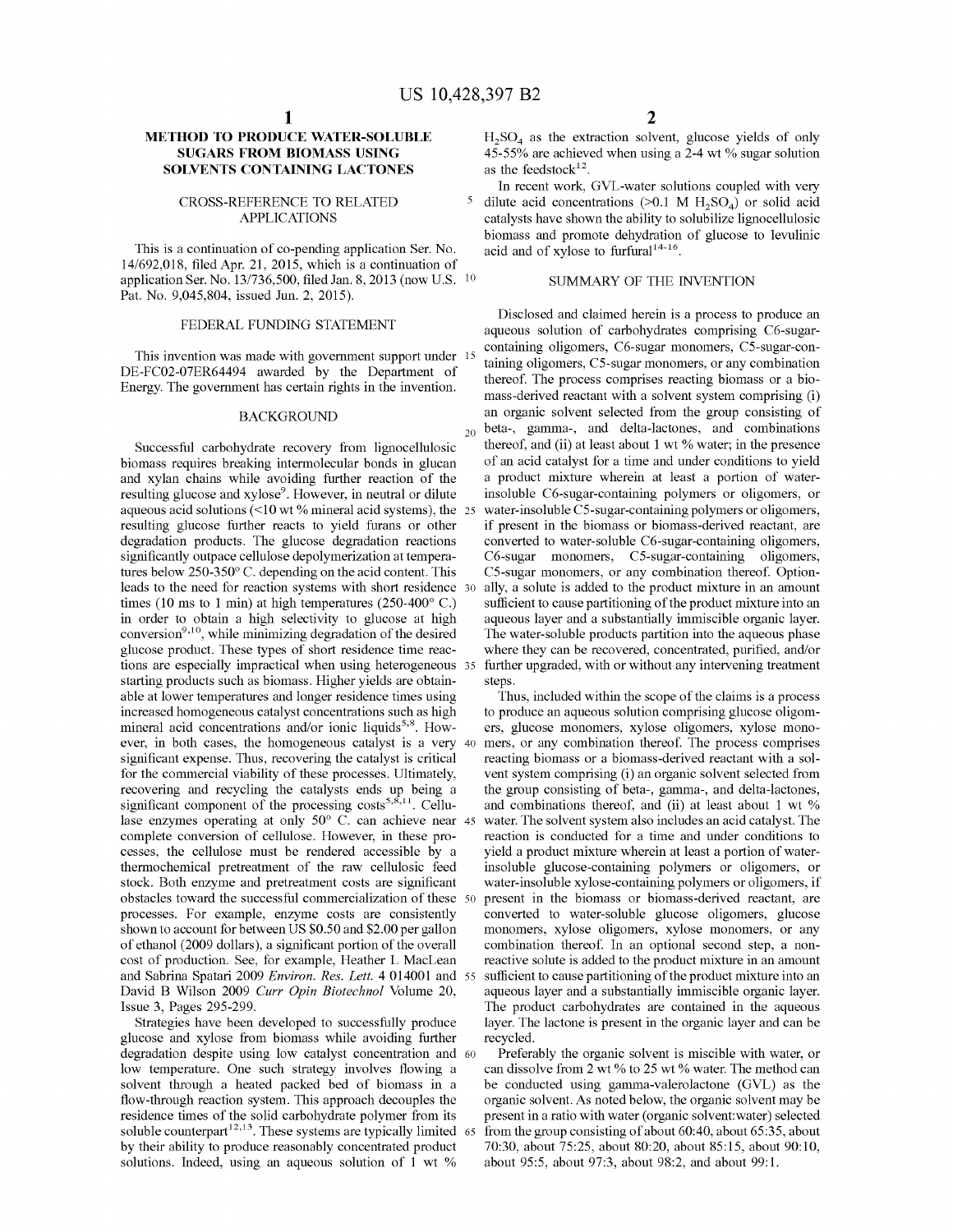The acid catalyst used in any embodiment of the method may be homogeneous or heterogeneous. If the acid catalyst is homogeneous, preferably it is present in a concentration not greater than 100 mM based on volume of the solvent system. If the acid catalyst is heterogeneous, preferably it is 5 present in a concentration not greater than 1.0 wt % based on weight of the solvent system. In any embodiment of the method, the acid catalyst may be a mineral acid, a solid acid catalyst selected from the group consisting of solid Bronsted acid catalysts, solid Lewis acid catalysts, and combinations 10 thereof, a heteropolyacid, a mesoporous silica, or a zeolite.

If a solute is used to partition the product mix, the solute used to drive partitioning of the product mixture is preferably a water-soluble, inorganic salt (although any nonreactive solute that drives the partitioning may be used). 15 Sodium chloride is the preferred solute. As shown in FIGS. **2A** and **2B** there is a tradeoff in product composition depending on how much solute is added to the product mixture. For example, when using NaCl as the solute, a relatively lower salt content of about 4 wt % aq results in a 20 very high concentration of sugars in the product mixture, but only about 50% of the sugars in the biomass reactant are recovered. This approach, however, would be preferred if a product having a high concentration of sugars is desired. In contrast, adding 12 wt % aq NaCl to the product mixture 25 (closer to saturation) about 90% of the sugars present in the initial mixture are recovered, but are present in a lower concentration in the aqueous phase. Either approach is equally preferred because certain upgrading processes will function better with a solution having a high carbohydrate 30 concentration. Other upgrading processes will perform well with a solution that has a more dilute sugar concentration, in which more of the sugars have been recovered.

The reaction with the solvent system may be conducted at any temperature, but preferably is conducted at a tempera- 35 ture range selected from the group consisting of from about 100 $^{\circ}$  C. to about 300 $^{\circ}$  C., about 140 $^{\circ}$  C. to about 240 $^{\circ}$  C., and about 150° C. to about 200° C.

In all reactions described herein, the ratio of lactone-towater is preferably at least about 60 wt % lactone (and 40 increasing) to about 40 wt % lactone (and decreasing) (60:40; lactone:water). Thus, explicitly included within the disclosed process are ratios of lactone-to-water of 60:40, 65:35, 70:30, 75:25, 80:20, 85:15, 90:10, 95:5, 97:3, 98:2, 99:1, and any ratio that falls between the two extremes.

Any beta, gamma, or delta lactone, derived from any corresponding C4 to C16 carboxylic acid may be used in the process. Gamma-lactones and delta-lactones are preferred. *CS* to C12 gamma-lactones are more preferred still. Gammavalerolactone is most preferred.

The process may be carried out in a continuous fashion or batch-wise. The process may be carried out at any temperature and pressure. However, for economic viability, it is preferred that the reaction be carried out at a temperature of from about 100° C. to about 300° C., more preferably from 55 about  $140^{\circ}$  C. to about  $240^{\circ}$  C., and more preferably still from about  $150^{\circ}$  C. to about  $200^{\circ}$  C. The reaction may be conducted at a static temperature, using any suitable temperature ramp, non-linear temperature change or combination thereof. Conducting the process at temperatures above 60 and below these preferred ranges is explicitly within the scope of the process as recited in the claims, unless the claims explicitly recite temperature limitations.

Residence time of the solvent in the reactor may vary at the choice of the user, and be adjusted empirically based on 65 the selection of the biomass or biomass-derived reactant. Generally, though, it is preferred that the solvent have a

4

residence time in the reactor of from 1 min to 24 hours. Residence times above and below these extremes are within the scope of the process. Thus, the process explicitly covers residence times selected from the group consisting of 1 min to 24 hours, 1 min to 20 hours, 1 min to 12 hours, 1 min to 6 hours, 1 min to 3 hours, 1 min to 2 hours, 1 min to 1 hour, and 1 min to 30 min.

The reaction solvent comprises one or more lactones, water, and an acid. The acid may be a homogeneous acid, a heterogeneous acid, a Bronsted-Lowry acid, a Lewis Acid, a solid acid, a mineral acid, or any combination of these. (Note that any given acid might be described by more than one of the foregoing identifiers.) If homogeneous, the acid is present in dilute concentration, preferably no greater than about 100 mM. Thus, acid concentrations between about 0.1 mM and about 100 mM are preferred, more preferably between about 1 mM and about 50 mM, and more preferably still between about 1 mM and about 25 mM. On a weight percentage basis, based on the weight of the lactone/water solvent, the acid is preferably present in an amount of about 0.001 wt % to about 1.0 wt %, more preferably from about 0.01 wt % to about 0.1 wt %.

# BRIEF DESCRIPTION OF THE DRAWINGS

FIGS. **lA, 1B, lC, lD, lE,** and **lF:** Fractionation results for various solvents. All experiments were performed with corn stover unless otherwise specified. All solutions contained 5 mM H<sub>2</sub>SO<sub>4</sub>. The solid line in FIGS. 1A, 1B, and 1C represents the increasing temperature within the reactor during fractionation. The legend is shown in FIG. **lD.** FIG. **lA:** Carbohydrate concentration as a function of solvent volume for 80 wt % GVL to 20 wt % water. FIG. **1B:**  Carbohydrate concentration as a function of solvent volume for 90 wt% GVL to 10 wt% water. FIG. **lC:** Carbohydrate concentration as a function of solvent volume for water. FIG. **lD:** Carbohydrate concentration as a function of solvent volume for 80 wt % GVL to 20 wt % ethanol. FIG. 1E: Total soluble carbohydrate yields using various solvent systems. FIG. 1F: Total soluble carbohydrate yield as a function of the time span of the temperature ramp.

FIGS. **2A, 2B,** and **2C:** Aqueous phase separation and carbohydrate recovery from GVL/water mixtures using NaCl. Stacked bars represent fractions of the total carbohy-45 drate yield. The solid line represents the total mass concentration of sugars in solution. FIG. **2A:** Results for 80 wt % GVL to 20 wt% water. FIG. **2B:** Results for 90 wt% GVL to 10 wt % water. Salt content is given as the mass fraction of the total amount of water present. FIG. **2C:** Effect of fraction removal and temperature ramp time shortening. For the results marked by with \*, fractions containing less than a total of 3% of the total carbohydrates were removed.

FIGS. **3A** and **3B:** Carbohydrate upgrading. FIG. **3A:**  Monomer production from the separated aqueous phase as a function of residence time at 413 K. Separated aqueous phase was treated unchanged. FIG. **3B:** Furan production from soluble carbohydrate as a function of residence time at 443 K. Separated aqueous phase, to which 100 mM  $AlCl<sub>3</sub>$ was added, was treated in the presence of a 2-sec-butylphenol (SBP) organic layer. Yields reported were calculated based on the analysis of both phases. Sugars were measured only in the aqueous phase and 94-100% of furans were recovered in SBP.

FIG. **4:** Schematic diagram of the flow-through reactor used in the Examples.

FIGS. **SA** and **5B:** Fraction concentration results of waterinsoluble solids resulting from com stover extraction in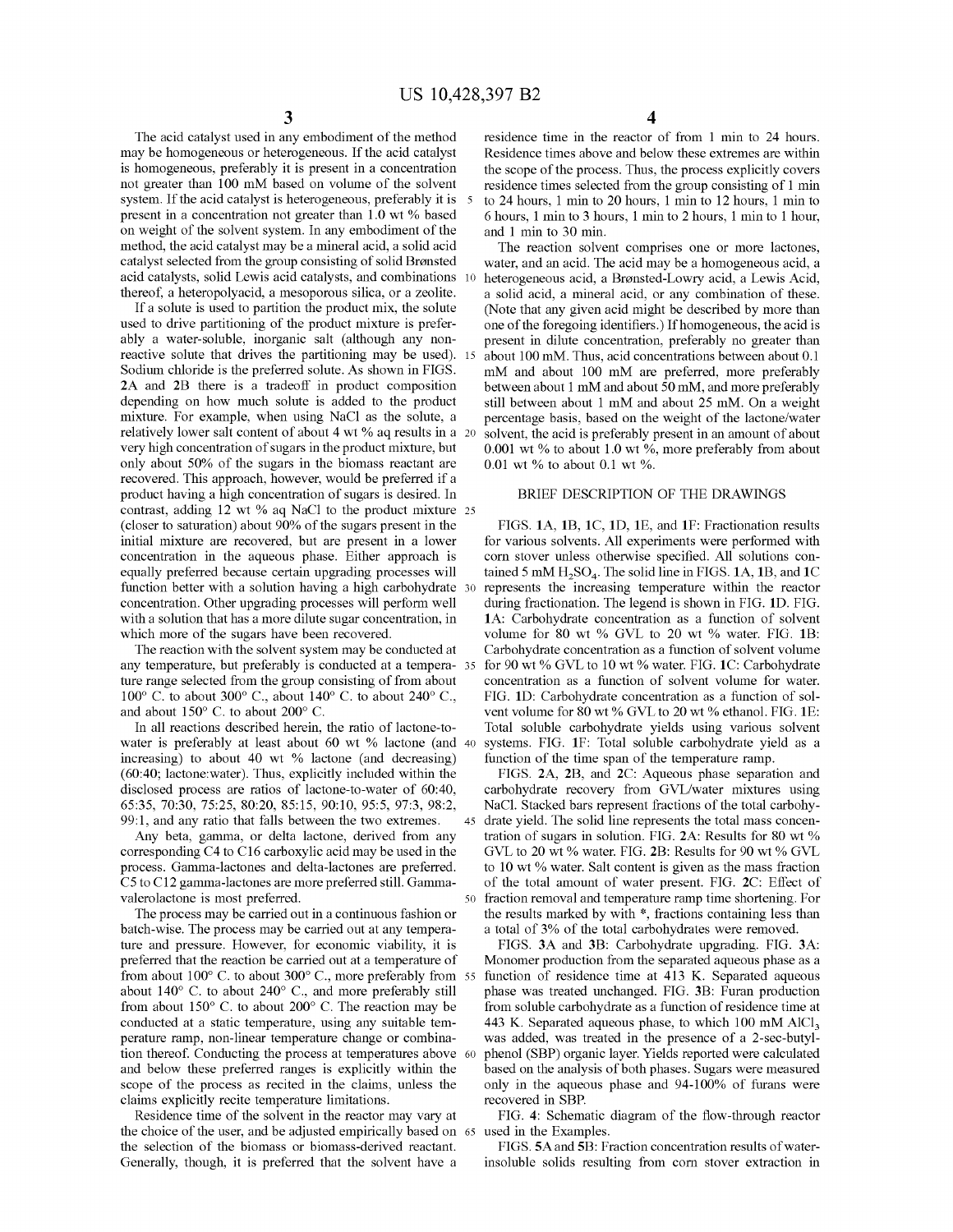GVL/water mixtures. All solutions contain 5 mM  $H_2SO_4$ . FIG. 5A: Corn stover extracted with an 80 wt % GVL to 20 wt% water mixture. FIG. **SB:** Corn stover extracted with a 90 wt % GVL to 10 wt % water mixture.

FIGS. **6A, 6B, 6C,** and **6D:** Cumulative carbohydrate yields as a function of solvent volume. All solvent contained 5 mM  $H_2SO_4$ . The cumulative xylose yield was calculated from the initial volume to the final volume (0 to 260 ml). The cumulative glucose yield was calculated from the final volume to the initial volume  $(260 \text{ to } 0 \text{ ml})$ . The intersection  $10$ between the glucose and xylose cumulative yield curve represents the fractionation volume at which equal portions of the total recoverable sugars can be recovered in separate solvent fractions. FIG. **6A:** Cumulative yield obtained with an 80 wt % GVL to 20 wt % water solution. FIG. **6B:**  Cumulative yield obtained with a 90 wt % GVL to 10 wt % water solution. FIG. **6C:** Cumulative yield obtained with water. FIG. 6D: Cumulative yield obtained with an 80 wt % ethanol to 20 wt % water solution.

FIGS. **7A** and **7B:** Aqueous phase separation and carbo- 20 hydrate recovery from simulated carbohydrate feeds in GVL mixtures using NaCl. Salt content is given as the mass fraction of the total amount of water present. Stacked bars represent fractions of the total carbohydrate yield. The solid line represents the total mass concentration of sugars in 25 solution. FIG. **7A:** Results for 80 wt % GVL to 20 wt % water. FIG. 7B: Results for 90 wt % GVL to 10 wt % water.

## DETAILED DESCRIPTION

#### Abbreviations and Definitions

"Biomass" as used herein includes materials containing cellulose, hemicellulose, lignin, protein and carbohydrates such as starch and sugar. Common forms of biomass include 35 trees, shrubs and grasses, corn and corn husks as well as municipal solid waste, waste paper and yard waste. Biomass high in starch, sugar or protein such as corn, grains, fruits and vegetables, is usually consumed as food. Conversely, biomass high in cellulose, hemicellulose and lignin is not readily digestible by humans and is primarily utilized for wood and paper products, fuel, or is discarded as waste. "Biomass" as used herein explicitly includes branches, bushes, canes, corn and corn husks, energy crops, forests, fruits, flowers, grains, grasses, herbaceous crops, leaves, bark, needles, logs, roots, saplings, short rotation woody crops, shrubs, switch grasses, trees, vegetables, vines, hard and soft woods. In addition, biomass includes organic waste materials generated from agricultural processes including farming and forestry activities, specifically including for- 50 estry wood waste. "Biomass" includes virgin biomass and/or non-virgin biomass such as agricultural biomass, commercial organics, construction and demolition debris, municipal solid waste, waste paper, and yard waste. Municipal solid waste generally includes garbage, trash, rubbish, refuse and offal that is normally disposed of by the occupants of residential dwelling units and by business, industrial and commercial establishments, including but not limited to: paper and cardboard, plastics, food scraps, scrap wood, saw dust, and the like.

"Biomass-derived"=Compounds or compositions fabricated or purified from biomass.

Bronsted-Lowry Acid/Base=A Bronsted-Lowry acid is defined herein as any chemical species ( atom, ion, molecule, compound, complex, etc.), without limitation, that can donate or transfer one or more protons to another chemical species. Mono-protic, diprotic, and triprotic acids are explic-

itly included within the definition. A Brønsted-Lowry base is defined herein as any chemical species that can accept a proton from another chemical species. Included among Bronsted-Lowry acids are mineral acids, organic acids, heteropolyacids, solid acid catalysts, zeolites, etc. as defined herein. Note that this list is exemplary, not exclusive. The shortened term "Bronsted" is also used synonymously with "Bronsted-Lowry."

"Carbohydrate" is defined herein as a compound that consists only of carbon, hydrogen, and oxygen atoms, in any ratio.

*"Cs* carbohydrate" refers to any carbohydrate, without limitation, that has five (5) carbon atoms. The definition includes pentose sugars of any description and stereoisomerism (e.g., D/L aldopentoses and D/L ketopentoses).  $C_5$ carbohydrates include (by way of example and not limitation) arabinose, lyxose, ribose, ribulose, xylose, and xylulose.

" $C_6$  carbohydrate" refers to any carbohydrate, without limitation, that has six (6) carbon atoms. The definition includes hexose sugars of any description and stereoisomerism (e.g.,  $D/L$  aldohexoses and  $D/L$  ketohexoses).  $C_6$ carbohydrates include (by way of example and not limitation) allose, altrose, fructose, galactose, glucose, gulose, idose, mamiose, psicose, sorbose, tagatose, and talose.

"Cellulose" refers to a polysaccharide of glucose monomers  $((C_6H_{10}O_5)_n)$ ; "cellulosic biomass" refers to biomass as described earlier that comprises cellulose, and/or consists essentially of cellulose, and/or consists entirely of cellulose. 30 Lignocellulosic biomass refers to biomass comprising cellulose, hemicellulose, and lignin. Lignocellulosic biomass comprises xylose, as does hemicellulose. For the experiments described below, dried corn stover was obtained through the Great Lakes Bioenergy Research Center, Madison, Wis., USA. Dried maple wood was obtained from Mascoma corporation, Hanover, N.H.

"Glucose-containing oligomers, glucose-containing polymers, Glucose-containing reactant, C6-containing reactant"=Any chemical species, having any type of intramolecular bond type, that comprises a glucose or other C6 sugar unit. The definition explicitly includes glucose-containing disaccharides (such as, but not limited to, sucrose, lactose, maltose, trehalose, cellobiose, kojibiose, nigerose, isomaltose,  $\beta$ , $\beta$ -trehalose,  $\alpha$ , $\beta$ -trehalose, sophorose, laminaribiose, gentiobiose, turanose, maltulose, palatinose, gentiobiulose, etc.), trisaccharides (such as, but not limited to, isomaltotriose, nigerotriose, maltotriose, maltotriulose, raffinose, etc.), and larger oligosaccharides and polysaccharides, as well as large and more complex glucose-containing 50 polymers and carbohydrates and other polymers and carbohydrates containing C6 sugar units, such as, but not limited to, starch, amylase, amylopectin, glycogen, cellulose, hemicelluloses (e.g., xyloglucan, glucomannan, etc.), lignocellulose, and the like. Linear, branched, and macrocyclic oligomers and polymers containing glucose, including those found in biomass, are explicitly included within the definition. Likewise, "xylose-containing oligomers, xylose-containing polymers, xylose-containing reactant, CS-containing reactant"=Any chemical species, having any type of intra-60 molecular bond type, that comprises a xylose or other *CS*  sugar unit.

"Heteropolyacid"=A class of solid-phase acids exemplified by such species as  $H_4$  Si $W_{12}O_{40}$ ,  $H_3PW_{12}O_{40}$ ,  $H_6P_2W_{18}O_{62}$ ,  $H_{3+x}$  PMo<sub>12-x</sub> V<sub>x</sub>O<sub>40</sub> and the like. Heteropolyacids are solid-phase acids having a well-defined local structure, the most common of which is the tungsten-based Keggin structure. The Keggin unit comprises a central PO<sub>4</sub>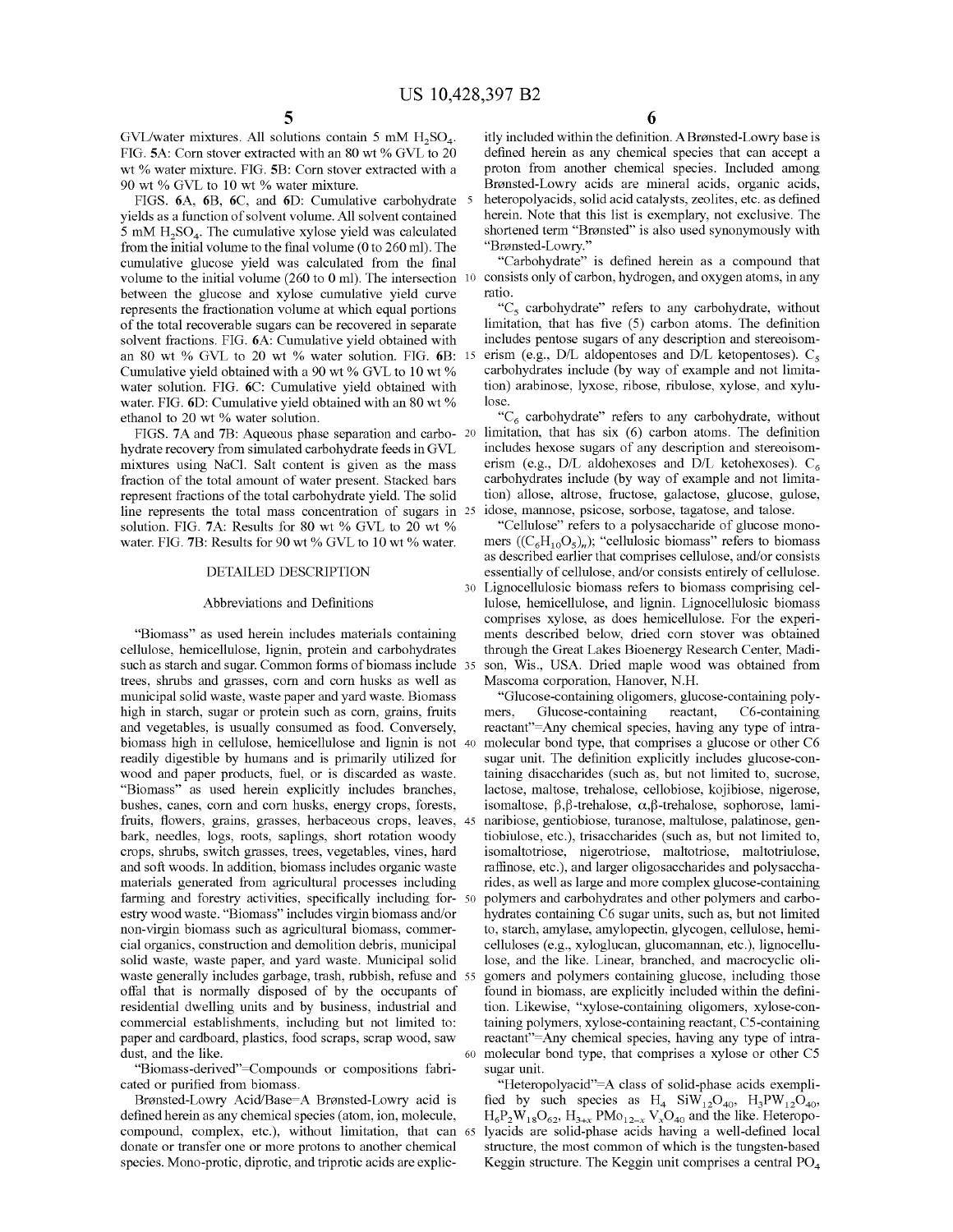tetrahedron, surrounded by 12  $\rm{WO}_6$  octahedra. The standard unit has a net  $(3)$  charge, and thus requires three cations to satisfy electroneutrality. If the cations are protons, the material functions as a Bronsted acid. The acidity of these compounds ( as well as other physical characteristics) can be 5 "tuned" by substituting different metals in place of tungsten in the Keggin structure. See, for example, Bardin et al. (1998) "Acidity of Keggin-Type Heteropolycompounds Evaluated by Catalytic Probe Reactions, Sorption Microcalorimetry and Density Functional Quantum Chemical Cal- <sup>10</sup> culations," *J. of Physical Chemistry B,* 102:10817-10825.

"Homogeneous catalyst"=A catalyst that exists in the same phase (solid, liquid, or gas) as the reactants under reaction conditions.

"Heterogeneous catalyst"=A catalyst that exists in a different phase than the reactants under reaction conditions.

"Lactone" as used herein refers to an unsubstituted or substituted cyclic ester, having a single oxygen heteroatom in the ring, and having from four to six total atoms in the  $_{20}$ ring—i.e., beta, gamma, and delta lactones, derived from any corresponding C4 to C16 carboxylic acid. Thus, as used herein, the term "lactone" explicitly includes (without limitation) unsubstituted and substituted beta- and gammabutyrolactone and beta-, gamma-, and delta-valerolactones 25 to beta-, gamma, and delta-hexadecalactones. Some lactones are miscible in water, such as GVL; other lactones have more limited solubility in water. Those lactones that can dissolve at least about 1 wt % water, and more preferably at least about 5 wt % (or more) of water (up to miscible) are suitable for use in the process described herein. Gamma- and delta-lactones are preferred. Gamma-valerolactone is most preferred.

Mineral acid=any mineral-containing acid, including (by 35 way of example and not limitation), hydrochloric acid, nitric acid, phosphoric acid, sulfuric acid, boric acid, hydrofluoric acid, hydrobromic acid, and the like.

Organic acid=any organic acid, without limitation, such as toluenesulfonic acid, formic acid, acetic acid, trifluoro- 40 acetic acid, oxalic acid, and the like.

Lewis Acid/Base=A Lewis acid is defined herein as any chemical species that is an electron-pair acceptor, i.e., any chemical species that is capable of receiving an electron pair, without limitation. A Lewis base is defined herein as any 45 chemical species that is an electron-pair donor, that is, any chemical species that is capable of donating an electron pair, without limitation.

catalyst) may be any Lewis acid based on transition metals, lanthanoid metals, and metals from Group 4, 5, 13, 14 and 15 of the periodic table of the elements, including boron, aluminum, gallium, indium, titanium, zirconium, tin, vanadium, arsenic, antimony, bismuth, lanthanum, dysprosium, and ytterbium. One skilled in the art will recognize that some elements are better suited in the practice of the method. Illustrative examples include  $AICI_3$ , (alkyl) $AICI_2$ ,  $(C_2H_5)$ , AlCl,  $(C_2H_5)$ , Al<sub>2</sub>Cl<sub>3</sub>, BF<sub>3</sub>, SnCl<sub>4</sub> and TiCl<sub>4</sub>.

The Group 4, 5 and 14 Lewis acids generally are designated by the formula  $MX_4$ ; wherein M is Group 4, 5, or 14 60 metal, and X is a halogen independently selected from the group consisting of fluorine, chlorine, bromine, and iodine, preferably chlorine. X may also be a psuedohalogen. Nonlimiting examples include titanium tetrachloride, titanium tetrabromide, vanadium tetrachloride, tin tetrachloride and zirconium tetrachloride. The Group 4, 5, or 14 Lewis acids may also contain more than one type of halogen. Non8

limiting examples include titanium bromide trichloride, titanium dibromide dichloride, vanadium bromide trichloride, and tin chloride trifluoride.

Group 4, 5 and 14 Lewis acids useful in the method may also have the general formula  $MR_nX_{4-n}$ ; wherein M is Group 4, 5, or 14 metal; wherein R is a monovalent hydrocarbon radical selected from the group consisting of  $C_1$  to  $C_{12}$  alkyl, aryl, arylalkyl, alkylaryl and cycloalkyl radicals; wherein  $n$  is an integer from 0 to 4; and wherein  $X$ is a halogen independently selected from the group consisting of fluorine, chlorine, bromine, and iodine, preferably chlorine. X may also be a psuedohalogen. Non-limiting examples include benzyltitanium trichloride, dibenzyltitanium dichloride, benzylzirconium trichloride, dibenzylzir conium dibromide, methyltitanium trichloride, dimethyltitanium difluoride, dimethyltin dichloride and phenylvanadium trichloride.

Group 4, 5 and 14 Lewis acids useful in method may also have the general formula  $M(RO)_nR'_{m}X_{(m+n)}$ ; wherein M is Group 4, 5, or 14 metal; RO is a monovalent hydrocarboxy radical selected from the group consisting of  $C_1$  to  $C_{30}$ alkoxy, aryloxy, arylalkoxy, alkylaryloxy radicals; R' is a monovalent hydrocarbon radical selected from the group consisting of  $C_1$  to  $C_{12}$  alkyl, aryl, arylalkyl, alkylaryl and cycloalkyl radicals; n is an integer from 0 to 4; m is an integer from 0 to 4 such that the sum of n and m is not more than 4; and X is a halogen independently selected from the group consisting of fluorine, chlorine, bromine, and iodine, preferably chlorine. X may also be a psuedohalogen. Nonlimiting examples include methoxytitanium trichloride, n-butoxytitanium trichloride, di(isopropoxy)titanium dichloride, phenoxytitanium tribromide, phenylmethoxyzirconium trifluoride, methyl methoxytitanium dichloride, methyl methoxytin dichloride and benzyl isopropoxyvanadium dichloride.

Group 5 Lewis acids may also have the general formula  $MOX<sub>3</sub>$ ; wherein M is a Group 5 metal; X is a halogen independently selected from the group consisting of fluorine, chlorine, bromine, and iodine, preferably chlorine. A non-limiting example is vanadium oxytrichloride.

The Group 13 Lewis acids have the general formula  $MX_3$ ; wherein M is a Group 13 metal and X is a halogen independently selected from the group consisting of fluorine, chlorine, bromine, and iodine, preferably chlorine. X may also be a psuedohalogen. Non-limiting examples include aluminum trichloride, boron trifluoride, gallium trichloride, indium trifluoride, and the like.

The Group 13 Lewis acids useful in method may also The Lewis acid (also referred to as the Lewis acid have the general formula:  $MR_nX_{3-n}$  wherein M is a Group 13 metal; R is a monovalent hydrocarbon radical selected from the group consisting of  $C_1$  to  $C_{12}$  alkyl, aryl, arylalkyl, alkylaryl and cycloalkyl radicals; and n is an number from  $0$  to 3; and X is a halogen independently selected from the group consisting of fluorine, chlorine, bromine, and iodine, preferably chlorine. X may also be a psuedohalogen. Nonlimiting examples include ethylaluminum dichloride, methylaluminum dichloride, benzylaluminum dichloride, isobutylgallium dichloride, diethylaluminum chloride, dimethylaluminum chloride, ethylaluminum sesquichloride, 60 methylaluminum sesquichloride, trimethylaluminum and triethylaluminum.

> Group 13 Lewis acids useful in this disclosure may also have the general formula  $M(RO)_nR^r{}_{m}X_{3-(m+n)}$ ; wherein M is a Group 13 metal; RO is a monovalent hydrocarboxy radical selected from the group consisting of  $C_1$  to  $C_{30}$  alkoxy, aryloxy, arylalkoxy, alkylaryloxy radicals; R' is a monovalent hydrocarbon radical selected from the group consisting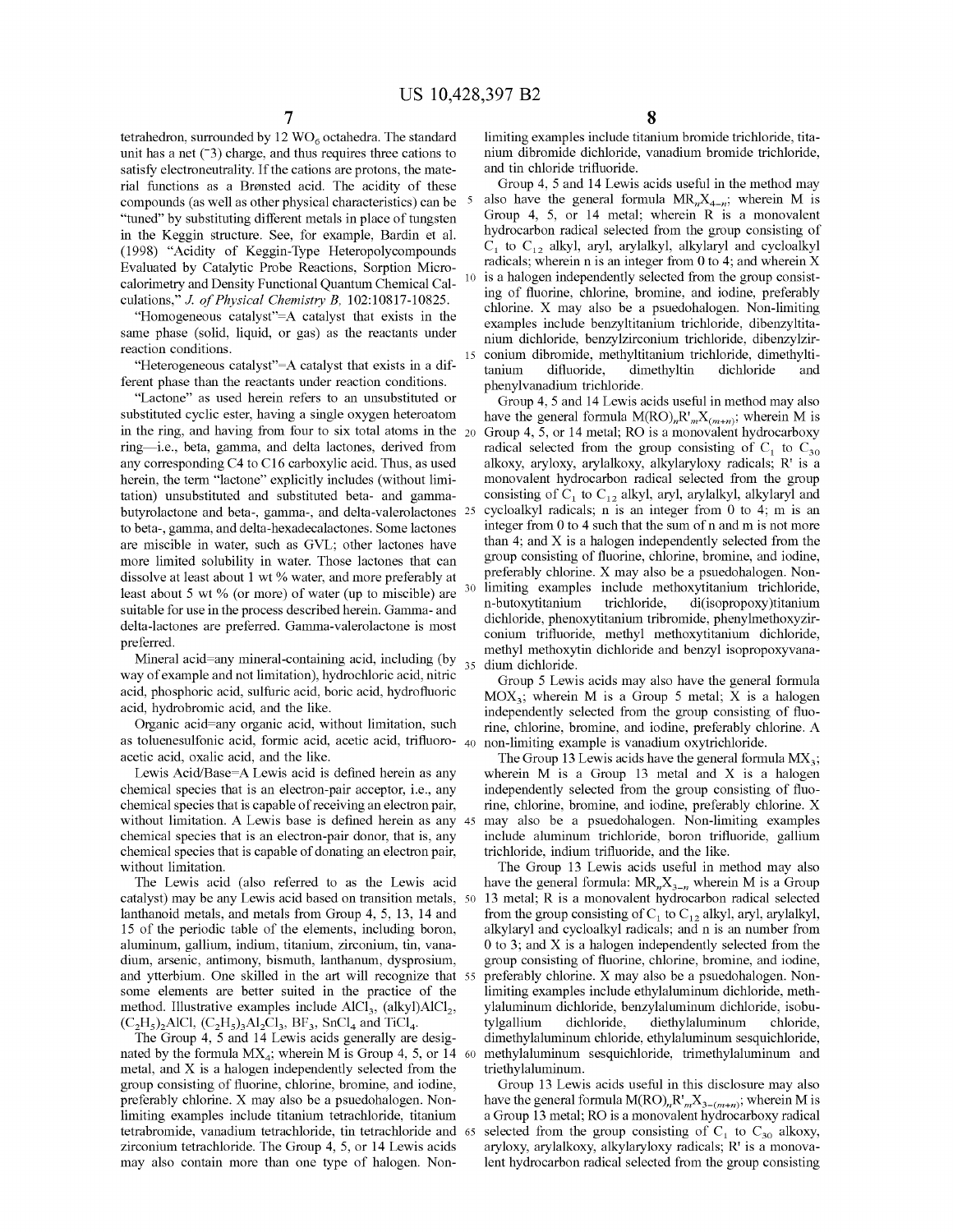of  $C_1$  to  $C_{12}$  alkyl, aryl, arylalkyl, alkylaryl and cycloalkyl radicals; n is a number from  $0$  to  $3$ ; m is an number from  $0$ to 3 such that the sum of n and m is not more than 3; and X is a halogen independently selected from the group consisting of fluorine, chlorine, bromine, and iodine, preferably chlorine. X may also be a psuedohalogen. Non-limiting examples include methoxyaluminum dichloride, ethoxyaluminum dichloride, 2,6-di-tert-butylphenoxyaluminum dichloride, methoxy methylaluminum chloride, 2,6-di-tertbutylphenoxy methylaluminum chloride, isopropoxygallium dichloride and phenoxy methylindium fluoride.

Group 13 Lewis acids useful in this disclosure may also have the general formula  $M(RC(O)O)<sub>n</sub>R'<sub>m</sub>X<sub>3-(m+n)</sub>$ ; wherein M is a Group 13 metal; RC(O)O is a monovalent hydrocar- $_{15}$ bacyl radical selected from the group consisting of  $C_2$  to  $C_{30}$ alkacyloxy, arylacyloxy, arylalkylacyloxy, alkylarylacyloxy radicals; R' is a monovalent hydrocarbon radical selected from the group consisting of  $C_1$  to  $C_{12}$  alkyl, aryl, arylalkyl, alkylaryl and cycloalkyl radicals; n is a number from 0 to 3  $_{20}$ and m is a number from 0 to 3 such that the sum of n and m is not more than 3; and  $X$  is a halogen independently selected from the group consisting of fluorine, chlorine, bromine, and iodine, preferably chlorine. X may also be a psuedohalogen. Non-limiting examples include acetoxyaluminum dichloride, benzoyloxyaluminum dibromide, benzoyloxygallium difluoride, methyl acetoxyaluminum chloride, and isopropoyloxyindium trichloride.

metal halides generally and more specifically transition metal halides, lanthanoid metal halides, and Group 5, 13, and 14 metal halides. Preferred among the metal halides are metal chlorides. Preferred transition metal chlorides include, but are not limited to,  $TiCl<sub>4</sub>$ ,  $VCI<sub>3</sub>$ . and the like. Preferred Group 13 and 14 metal halides and chlorides include, but are 35 is made. not limited to,  $BF_3$ ,  $AICl_3$ ,  $SnCl_4$ ,  $InCl_3$ , and  $GaCl_3$ . Preferred lanthanoid chlorides include, but are not limited to,  $LaCl<sub>3</sub>$ ,  $DyCl<sub>3</sub>$  and  $YbCl<sub>3</sub>$ .

The terms "solid acid" and "solid acid catalyst" are used synonymously herein and can comprise one or more solid 40 herein can be performed in any order, unless otherwise acid materials. The solid acid catalyst can be used independently or alternatively can be utilized in combination with one or more mineral acid or other types of catalysts. Exemplary solid acid catalysts which can be utilized include, but are not limited to, heteropolyacids, acid resin-type catalysts, 45 mesoporous silicas, acid clays, sulfated zirconia, molecular sieve materials, zeolites, and acidic material on a thermostable support. Where an acidic material is provided on a thermo-stable support, the thermo-stable support can include for example, one or more of silica, tin oxide, niobia, zirco- <sup>50</sup> nia, titania, carbon, alpha-alumina, and the like. The oxides themselves (e.g.,  $ZrO_2$ ,  $SnO_2$ ,  $TiO_2$ , etc.) which may optionally be doped with additional acid groups such as  $SO_4^2$  or  $SO<sub>3</sub>H$  may also be used as solid acid catalysts.

Further examples of solid acid catalysts include strongly 55 acidic ion exchangers such as cross-linked polystyrene containing sulfonic acid groups. For example, the Amberlyst® brand resins are functionalized styrene-divinylbenzene copolymers with different surface properties and porosities. (These types of resins are designated herein as "Amb" 60 resins, followed by a numeric identifier of the specific sub-type of resin where appropriate.) The functional group is generally of the sulfonic acid type. TheAmberlyst®-brand resins are supplied as gellular or macro-reticular spherical beads. (Amberlyst® is a registered trademark of the Dow 65 Chemical Co.) Similarly, Nafion®-brand resins are sulfonated tetrafluoroethylene-based fluoropolymer-copoly-

mers which are solid acid catalysts. Nafion® is a registered trademark of E.I. du Pont de Nemours & Co.)

Solid catalysts can be in any shape or form now known or developed in the future, such as, but not limited to, granules, 5 powder, beads, pills, pellets, flakes, cylinders, spheres, or other shapes.

Zeolites may also be used as solid acid catalysts. Of these, H-type zeolites are generally preferred, for example zeolites in the mordenite group or fine-pored zeolites such as zeolites 10 X, Y and L, e.g., mordenite, erionite, chabazite, or faujasite. Also suitable are ultrastable zeolites in the faujasite group which have been dealuminated.

The term "solute" is broadly defined herein to include any non-reactive salt (such as NaCl, NaBr, and any other inorganic or organic salts) or other non-reactive organic or inorganic solutes that drive the formation of an aqueous layer and a substantially immiscible organic layer containing the lactone when the solute is added to the product mixture after reaction. Sodium salts are preferred. Sodium chloride is also preferred.

Numerical ranges as used herein are intended to include every number and subset of numbers contained within that range, whether specifically disclosed or not. Further, these numerical ranges should be construed as providing support for a claim directed to any number or subset of numbers in that range. For example, a disclosure of from 1 to 10 should be construed as supporting a range of from 2 to 8, from 3 to The most preferred Lewis acids for use in the method are  $7, 5, 6$ , from 1 to 9, from 3.6 to 4.6, from 3.5 to 9.9, and so forth.

> All references to singular characteristics or limitations shall include the corresponding plural characteristic or limitation, and vice-versa, unless otherwise specified or clearly implied to the contrary by the context in which the reference

> The processes described herein can be run in batch mode, semi-continuous mode, and/or continuous mode, all of which are explicitly included herein.

> All combinations of method or process steps as used specified or clearly implied to the contrary by the context in which the referenced combination is made.

> The methods described and claimed herein can comprise, consist of, or consist essentially of the essential elements and limitations of the disclosed methods, as well as any additional or optional ingredients, components, or limitations described herein or otherwise useful in synthetic organic chemistry.

The Process:

The process yields an aqueous solution of carbohydrates, selectively and with minimal degradation of carbohydrate monomers. The process comprises reacting biomass or a biomass-derived reactant with a solvent system comprising (i) an organic solvent selected from the group consisting of beta-, gamma-, and delta-lactones, and combinations thereof, and (ii) at least about 1 wt % water. The solvent system also includes an acid catalyst. The reaction is conducted for a time and under conditions to yield a product mixture wherein at least a portion of water-insoluble glucose-containing polymers or oligomers, or water-insoluble xylose-containing polymers or oligomers, if present in the biomass or biomass-derived reactant, are converted to water-soluble glucose oligomers, glucose monomers, xylose oligomers, xylose monomers, or any combination thereof. Optionally, a non-reactive solute is added to the product mix in an amount sufficient to cause partitioning of the product mixture into an aqueous layer and a substantially immiscible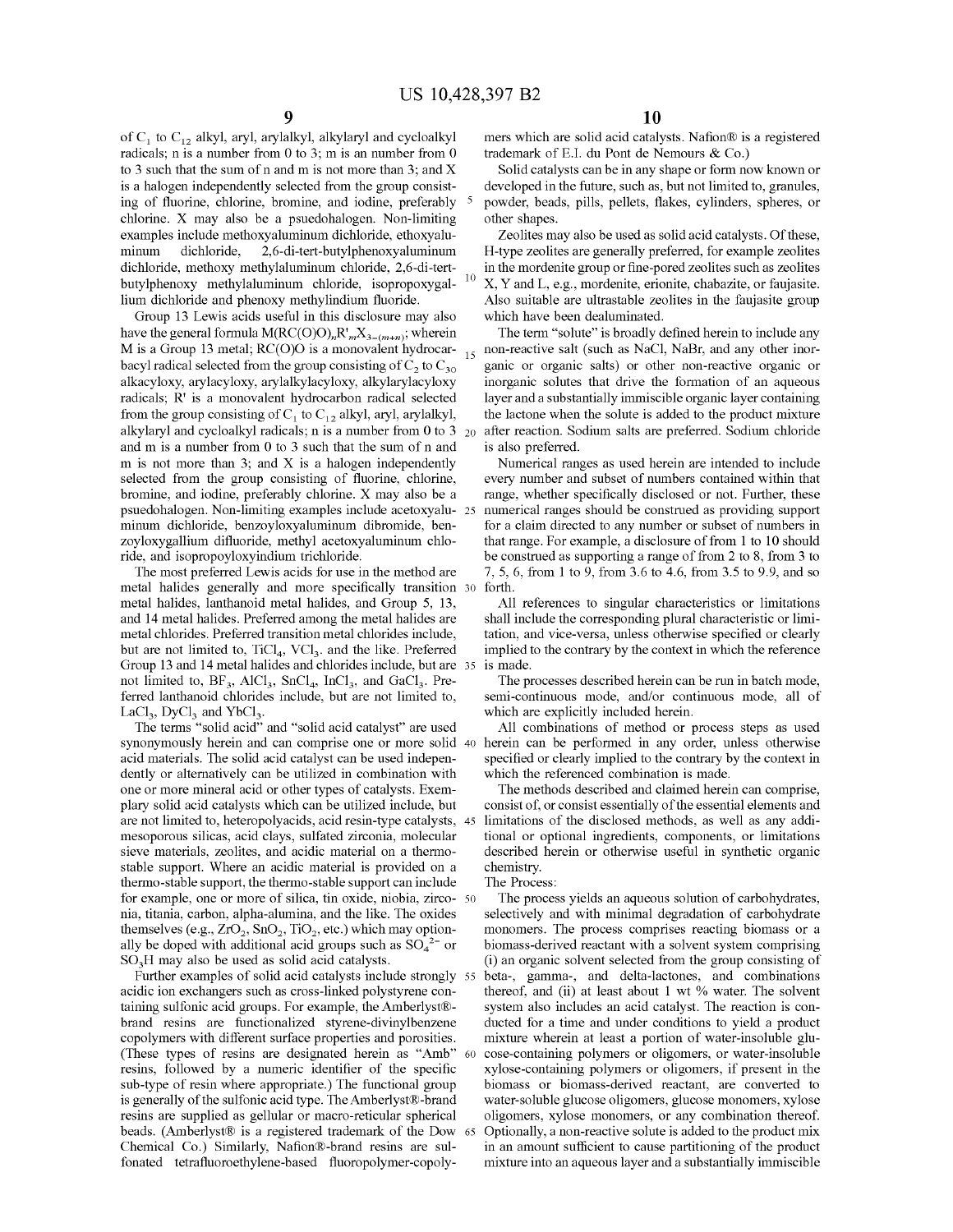organic layer. The product carbohydrates are contained in the aqueous layer. The lactone is present in the organic layer and can be recycled.

In FIGS. **lA** and **1B,** fraction carbohydrate concentration results as a function of solvent volume flowed through the 5 reactor depicted in FIG. **4** are shown for reaction solvents containing 80 wt % GVL to 20 wt % water mixtures **(80/20**  GVL, FIG. **lA)** and 90 wt% GVL to 10 wt% water **(90/10**  GVL, FIG. **1B),** respectively. (See Examples for full experimental details.) Both solutions contained 5 mM  $H_2SO_4$  10 (-0.05 wt%). In both cases, *CS* (xylose and xylo-oligomer) and C6 (glucose and gluco-oligomer) fraction concentrations reach maxima between about 160° C. and about 200° results obtained with water as a solvent show a significantly different behavior, with glucose concentration continuously increasing with increasing temperature up to 493 K and potentially beyond. See FIG. **lC.** This result indicates that GVL promotes cellulose deconstruction and hydrolysis with most cellulose hydrolysis occurring below about 210° C. Interestingly, when ethanol is used in the place of GVL, a maximum in C6 concentration was also observed. See FIG. 1D. However, overall C6 concentrations were lower when using 80/20 GVL-to-ethanol, suggesting that ethanol acts as an inhibitor rather than as a promoter for cellulose deconstruction. FIG. **lE** is a histogram of the cumulative results using the various solvent systems for comparison purposes.

Unlike water or water ethanol mixtures, lactone/water mixtures leave almost no solids in the reactor. The various fractions in GVL/water contain water-insoluble solids, which precipitate when the fraction is diluted with water and which must, according to the mass balance, be comprised mostly of solubilized lignin. The highest concentrations of water-insoluble solids always occurred in the first fraction and are almost absent after the first 10 fractions (see FIGS. 35 **SA** and **5B).** The total mass of water-insoluble solids corresponded to 95% and 84% of the original lignin mass for extraction with 80/20 wt % and 90/10 wt % GVL-to-water, respectively.

Quantitatively, the lactone/water/dilute acid process leads 40 to an increase in overall *CS* sugar recovery by 5-20 percentage points and, notably, to a 2 to 4-fold increase (200% to 400% increase) in C6 sugar recovery. See FIG. **lE.** Also notable is that yields for both *CS* sugars and C6 sugars are almost identical for maple wood as compared to com stover. 45 Again, see FIG. **lE.** This indicates that carbohydrate recovery is independent of the type of substrate used. Furthermore, due to the fractionation concentration profile, the C6 and *CS* sugars are better resolved when using the lactone/ water solvent system. Despite the increased amount of 50 sugars associated with the GVL/water mixtures, over 80% of both extracted *CS* and C6 sugars can be recovered in separate solvent fractions, as contrasted to 75% for water and 65% for ethanol. (These percentages were calculated as illustrated in FIGS. **6A** through **6D;** see the Examples.) The 55 capability to separate the *CS* sugars from the C6 sugars enables using the *CS* and C6 fractions in separate and distinct upgrading processes. In addition, given the carbohydrate extraction profile associated with lactone/water systems (i.e., most sugars have been extracted once tempera- 60 tures around 483-493 K have been reached), carbohydrate concentrations can be increased by decreasing the temperature ramp time without significantly decreasing carbohydrate yields. This is due to reducing the solvent volume flowed through biomass. As shown in FIG. **lF,** soluble 65 carbohydrate yields decrease by less than 4% when the temperature ramp time is shortened from 2 hr to 1 hr.

Shortening the temperature ramp time to 30 min decreases soluble carbohydrate yield by less than 10 percentage points (as compared to a 2 hr ramp time).

The data presented in FIGS. **lA** through **lF** show that the lactone/water/dilute acid system promotes cellulose and hemicellulose hydrolysis as contrasted to traditional solvents such as water and water/ethanol mixtures. An important feature of GVL/water solvent systems is that the aqueous phase can be separated from the GVL by addition of salt<sup>16</sup>. In FIGS. 2A, 2B, and 2C, carbohydrate recovery in the aqueous phase is shown as a function of NaCl content. (NaCl is exemplary. Any non-reactive salt or solute that drives partitioning of the product mixture into an aqueous C. and then decrease at higher temperatures. Equivalent layer and an organic layer that contains most of the lactone may be used.) Using simulated carbohydrate feeds in GVL/ water mixtures, the data show that there was a tradeoff between obtaining higher aqueous concentrations of carbohydrates at low levels of NaCl addition (e.g., 4% aq) and increased recovery of carbohydrates in the aqueous phase at higher salt levels (10-12% aq). See the Examples for full details. This tradeoff is illustrated in FIGS. **2A, 2B,** and **2C**  for feeds derived from com stover. When recovering 40-50% of the sugars in the aqueous phase, the glucose and xylose concentrations can be increased by about 10- to 20-fold for 80/20 GVL/water and 90/10 GVL/water, respectively. The highest carbohydrate concentrations (over 110 g/L) are within range of the highest concentrations obtained without any drying from pretreatment and enzymatic hydrolysis, which range between 150 and 200 g/L depending on 30 the substrate and enzyme loading<sup>17,18</sup> When 80-90% and 60% of the sugars are recovered in the aqueous phase from 80/20 GVL/water and 90/10 GVL/water, carbohydrate concentration drops to 25 g/L and 60 g/L, respectively. See FIG. **2A** for the 80/20 data and FIG. **2B** for the 90/10 data. Furthermore, concentrations can easily be increased by removing the first and last fractions from the flow-through process which contained very few sugars. As shown in FIG. **2C,** while conserving the fractions that still contain 97% of both *CS* and C6 sugars, carbohydrate concentrations can be increased from 25 g/L to 33 g/L simply by discarding low concentration fractions in the 80/20 GVL fractionation product. This 33 g/L solution was used in carbohydrate upgrading experiments to monomers and furans, discussed below.

As discussed earlier, carbohydrate concentrations can also be increased by shortening the temperature ramp time. As shown in FIG. **2C,** using 80/20 GVL and a 12% aq NaCl content, carbohydrate concentrations increase to 48 g/L and 72 g/L with a 1 hr and 30 min temperature ramp respectively, with recovery efficiencies of around 90% and 80%.

Recovery was slightly reduced in biomass derived feeds compared to simulated feeds composed of monosaccharides. See FIGS. 7A and 7B, and the Examples. This was mainly due to oligomers partitioning more readily in the organic phase than monomers. In addition, NaCl proved to be less soluble in biomass-derived feeds with saturation in 90/10 GVL occurring between about 10 and 12% aq, while NaCl saturation occurred at about 16% aq in the simulated feeds.

As shown in FIGS. **2A, 2B,** and **2C,** the carbohydrates recovered in the aqueous phase are a mixture of monomers and oligomers. For biological upgrading, monomers are preferable starting products, especially compared to oligomers with a degree of polymerization greater than two. However, because most of the acid catalyst is recovered in the separated aqueous phase (when using homogeneous acid catalysts such as mineral acids), it offers an acidic aqueous environment that is well suited to oligomer depolymerization19. The data in FIG. **3A** show that by heating the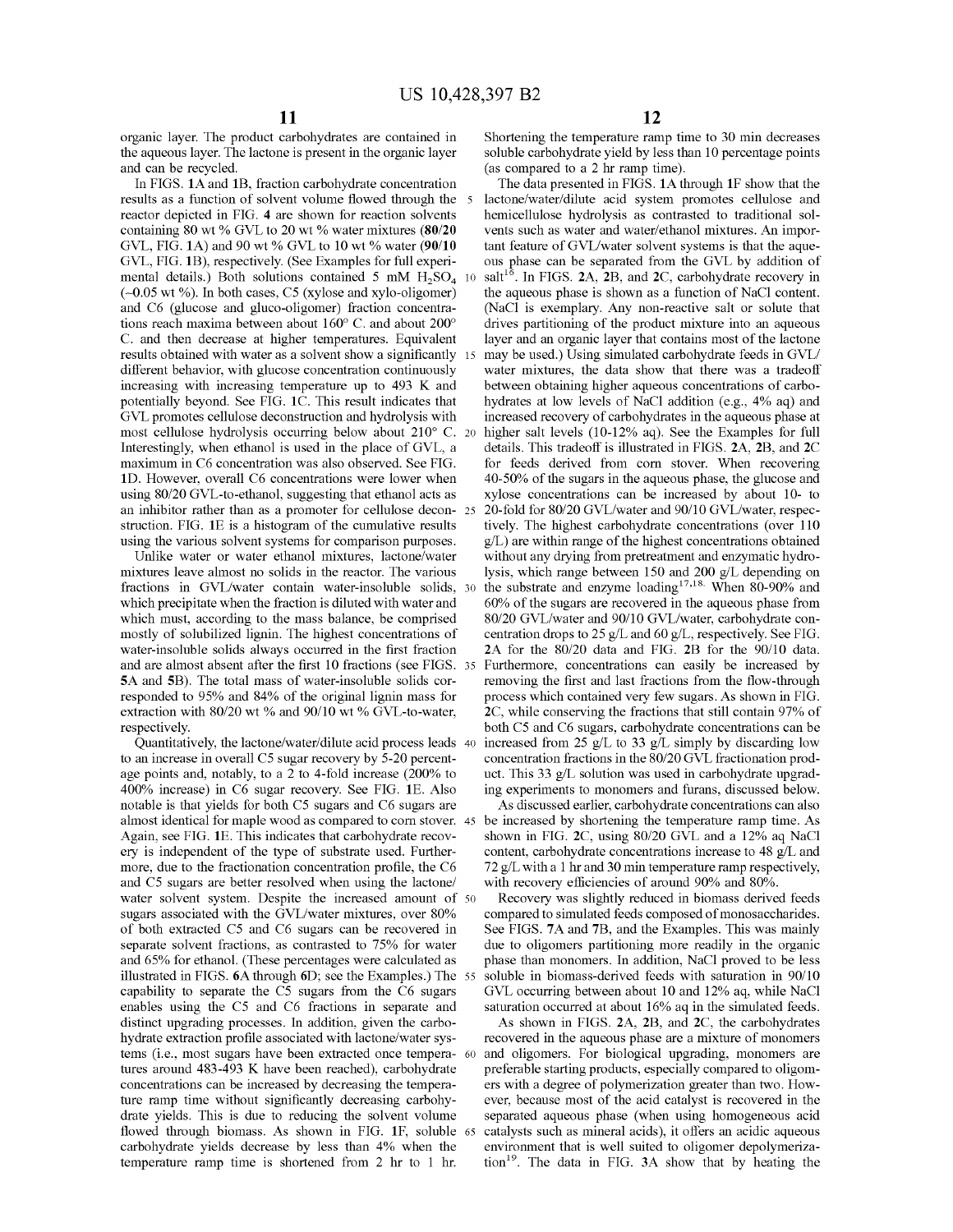unmodified aqueous phase separated from the 80/20 GVL product stream, over 95% of total *CS* sugars and C6 sugars can be recovered in the form of monomers after treatment at about 140° C. for 100 min. These monosaccharrides are ideal substrates for biological upgrading.

Carbohydrates can also be upgraded to useful fuels and chemicals through the furan platform<sup>20-22</sup>. Xylose and glucose can undergo dehydration to furfural and 5-hydroxymethyl-furfural (5-HMF), respectively. Both of these species are unstable at high temperatures in acidic environments and benefit from the continuous extraction in an organic phase such as 2-sec-butyl-phenol (SBP) during reaction<sup>23</sup>. Furthermore, selectivity to 5-HMF from glucose is greatly improved after glucose is isomerized to fructose, which can be catalyzed with a Lewis acid such as  $AICl<sub>3</sub><sup>23</sup>$ . Phase modifiers such as NaCl, further promote 5-HMF production by modifying their partition coefficient to the organic phase<sup>21-23</sup>

In FIG. **3B,** furfural and 5-HMF yields are shown as a function of reaction time at  $170^{\circ}$  C. from the soluble  $^{20}$ carbohydrates (monomers and oligomers) recovered from the 80/20 GVL separated aqueous phase. This phase was used unmodified except for the addition of  $AICI<sub>3</sub>$  and the presence of the SBP organic phase. Yields above 60 and 70% for 5-HMF and furfural, respectively are almost identical to <sup>25</sup> those obtained from glucose and xylose despite the presence of oligomers and other biomass by-products<sup>23,24</sup>.

Because of the moderate conditions used to produce these sugars and the demonstrated versatility of these biomassderived carbohydrates (suitable for both biological and <sup>30</sup> chemical upgrading), this present method can be used in any number of biofuel and bioproduct production processes that use glucose, xylose or water-soluble oligomers comprising glucose and/or xylose as reactant or reagent.

# Examples

The following Examples are included solely to provide a more thorough disclosure of the method described and claimed herein. The Examples do not limit the scope of the claimed method in any fashion. The Examples provide the experimental methods by which the results presented in FIGS. **lA-lF, 2A-2C, 3A, 3B, SA, SB, 6A-6D, 7A,** and **7B**  were obtained.

Flow-Through Reactor:

A schematic of the flow-through reaction system used in the Examples is shown in FIG. **4.** Com stover was obtained through the Great Lakes Bioenergy Research Center (GL-BRC, Madison, Wis.) and maple wood was obtained from Mascoma (Hanover, N.H.). Their compositions are given in 50 Table 1.

TABLE 1

| Biomass composition |                         |                         |                         |  |
|---------------------|-------------------------|-------------------------|-------------------------|--|
|                     | Glucan                  | Xylan                   | Klason lignin           |  |
|                     | $\lceil wt \ \% \rceil$ | $\lceil wt \ \% \rceil$ | $\lceil wt \ \% \rceil$ |  |
| Corn stover         | 35.10                   | 22.20                   | 16.20                   |  |
| Maple wood          | 41.90                   | 19.30                   | 24.90                   |  |

Approximately 2.5 g of biomass were mixed with 5 g of silicon dioxide fused granules (Sigma-Aldrich, St. Louis, Mo.) and placed into the heated zone of the flow-through reactor between two beds of pure silicon dioxide granules 65 separated by quartz wool plugs (Grace-Davison, Albany, Oreg.). See FIG. **4.** The reactor's heated zone is fitted

between two aluminum blocks placed within an insulated furnace (Applied Test Systems, Butler, Pa.). A type-K thermocouple (Omega Engineering, Inc. Stamford, Conn.) was placed at the reactor wall and was used to monitor and control the reactor temperature using a 16A series controller (Love Controls, a division of Dwyer Instruments, Inc., Michigan City, Ind.). Solvent was flowed through the system using an HPLC pump as shown at the top of FIG. **4** (Lab Alliance-brand Series I, Thermo-Fischer Scientific, 10 Waltham, Mass.). Pressure was maintained constant at 300 psi by flowing helium (Airgas, West Chicago, Ill.) in the headspace of the liquid collector through a back-pressure regulator (1500 psi, 10.3 MPa, Tescom, a wholly owned subsidiary of Emerson Process Management, Elk River, Minn.). At the start of the reaction, dry biomass was heated to 423 K in the presence of helium using a 20 min ramp. The temperature was allowed to equilibrate between 423 and 433 K for 3 min after which solvent was flowed through the biomass at a rate of 2 ml/min while a 2 hr temperature ramp was applied between 433 and 493 K. The resulting flowthrough liquid was sampled approximately every 5 min by draining the liquid collector.

Aqueous Phase Separation:

A given amount sodium chloride (Sigma-Aldrich) was added to the liquids resulting from flow-through experiments using  $GVL-H<sub>2</sub>O$  mixtures as a solvent in order to separate the aqueous phase. The resulting solutions were repeatedly shaken and sonicated in a sonication bath (FS28, Fisher-Scientific) until no solids were visible. The mixtures were then centrifuged at 4500 rpm for 4 min in a Sorvall ST16 centrifuge (ThermoFisher). The heavier aqueous phase was removed using a syringe and needle to measure its mass, after which both phases were analyzed.

Monomer Production:

35 Oligomer depolymerization reactions were carried out in thick-walled glass reactors (5 mm, Supelco, a subsidiary of Sigma-Aldrich, Bellefonte, Pa.) with a magnetic stirrer. Approximately 2.5 g of unmodified aqueous solutions resulting from the aqueous phase separation were placed in the reactors. The glass reactors were heated and stirred using an oil bath at 413 K placed an Isotemp digital stirring hotplate set at 800 rpm (Fisher Scientific). Reactors were stopped at specific reaction times by placing the reactors in an ice slurry.

#### 45 Furan Production:

Aqueous solutions (1.5 g each) resulting from the aqueous phase separation to which 100 mM of  $AICI<sub>3</sub>$  (Sigma-Aldrich) was added, were contacted with 3 g of 2-sec-butylphenol (Alfa-Aesar, a Johnson Matthey Company, Ward Hill, Mass.) in a 10 ml thick-walled glass reactor (Grace Davison). To begin each reaction, the resulting mixture was placed in an oil bath heated with an Isotemp digital stirring hotplate (Fisher Scientific). The hotplate was used to stir a magnetic stir bar in the reactor at 1200 rpm. In the same 55 fashion as in the monomer production experiments, reactors were cooled at specific reaction times by placing them in an ice slurry.

#### Analytical Methods:

Aqueous phase,  $GVL/water$  and ethanol/ $H<sub>2</sub>O$  were ana-60 lyzed for glucose, xylose, 5-hydroxymethylfurfural (HMF) and furfural and after  $10\times$  dilution in water using a Waters 2695 HPLC system with a Bio-Rad Aminex HPX-87H column and a 5 mM  $H_2SO_4$  aqueous mobile phase flowing at 0.6 ml/min (Waters, Inc., Milford, Mass.; Bio-Rad Laboratories, Inc., Hercules, Calif.). The 2-sec-butyl-phenol phase was analyzed using a Waters 2695 HPLC system with a Zorbax SB-C18 5 µm colunm (Agilent, Santa Clara, Calif.)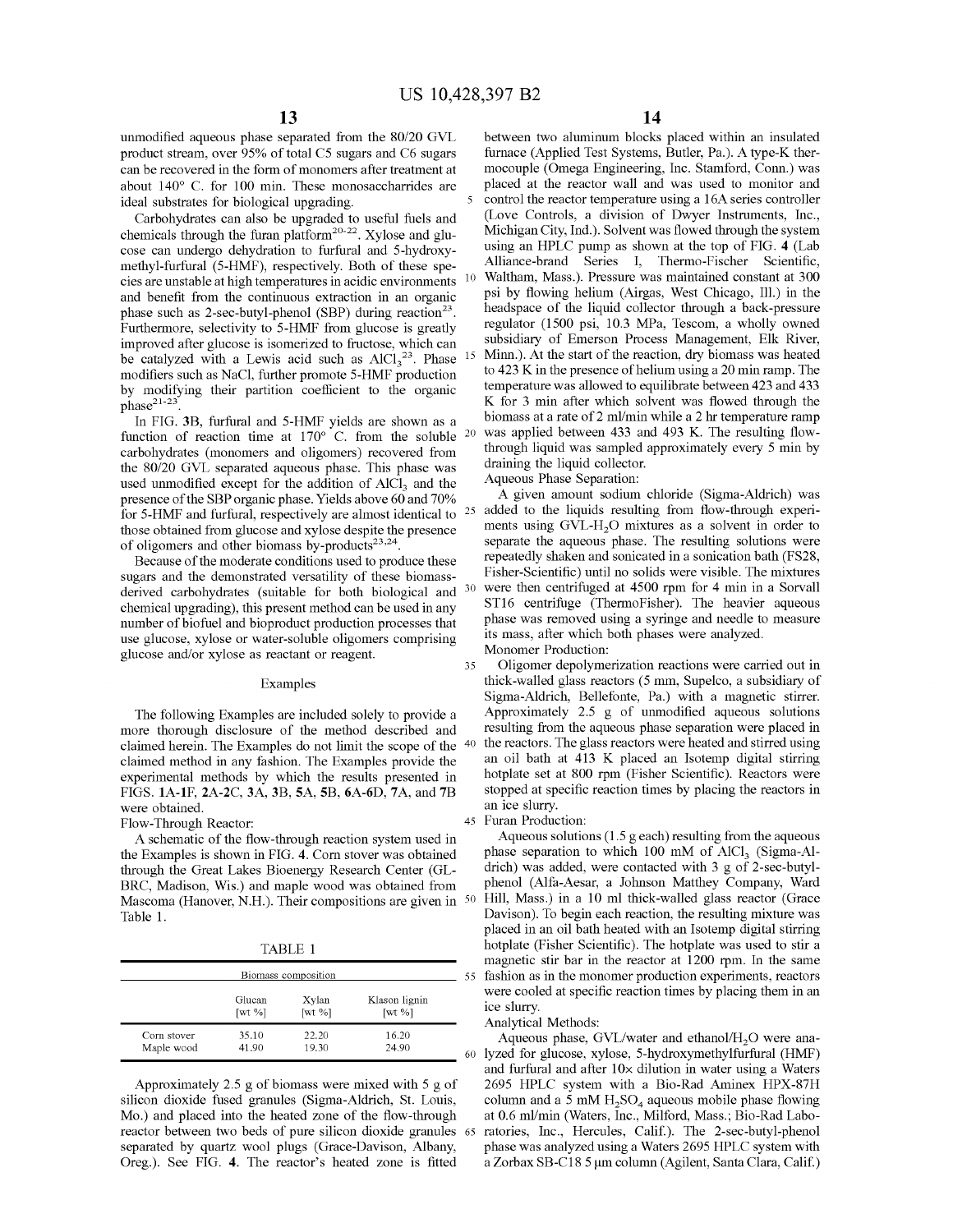using 5 mM  $H_2SO_4$  as the aqueous phase with acetonitrile as the organic modifier. Both systems were equipped with a RI 2414 (refractive index) detector and a PDA 960 (photodiode array) detector (Waters). Sugars were measured using the RI detector while 5-HMF and furfural were measured using the 5 PDA detector at 320 and 230 nm respectively. Oligomers were measured according to the procedure published by the National Renewable Energy Laboratory<sup>19</sup> using unstirred 10 ml thick-walled glass reactors (Grace-Davison) placed in an oil bath set to  $121^{\circ}$  C. 10

Water insoluble solids in GVL/water fractions were measured by diluting the solutions 10 times using water and filtering the resulting mixture using a 0.2 µm nylon filter (Millipore, Billerica, Mass.). The filter was dried overnight weighed for recovered solids.

Aqueous Phase Separation Optimization:

Two simulated feeds (80 wt % GVL to 20 wt % water and 90 wt % GVL to 10 wt % water) were constructed based on (2012). corn stover fractionation results. Given amounts of glucose 20 17. Luterbacher, J. S., Chew, Q., Li, Y., Tester, J. W. & and xylose, equivalent to the amounts of their equivalent monomer and oligomer concentrations in the solutions derived from corn stover were added to the respective solvent. The effect of increasing NaCl concentrations on the aqueous phase separation is shown in FIGS. 7A (80 wt % 25) GVL/20 wt% water) and **7B** (90 wt% GVL/10 wt% water). The solution containing 80 wt % GVL showed salt saturation at between 16 and 20% aq (i.e., mass fraction with respect to the total amount water present) NaCl while the solution containing 90 wt % GVL showed saturation 30 between 12 and 16% aq NaCl.

## REFERENCES CITED

The following documents are incorporated herein by 35 reference.

- 1. Somerville, C. The Billion-Ton Biofuels Vision. *Science*  312, 1277 (2006).
- 2. Sanderson, K. Lignocellulose: A chewy problem. *Nature*  474, S12 (2011).
- 3. Ragauskas, A. J. et al. The Path Forward for Biofuels and Biomaterials. *Science* 311, 484-489 (2006).
- 4. Lynd, L. R. et al. How biotech can transform biofuels. *Nat. Biotech.* 26, 169-172 (2008).
- 5. Von Sivers, M. & Zacchi, G. A techno-economical com- 45 parison of three processes for the production of ethanol from pine. *Bioresource Technology* 51, 43-52 (1995).
- 6. Wilson, D. B. Cellulases and biofuels. *Current opinion in biotechnology* 20, 295-299 (2009).
- 7. Houghton, J. *Breaking the biological barriers to cellu-* 50 *losic ethanol: A joint research agenda.* (US Department of Energy, 2005).at <http://www.doegenomestolife.org/ What is claimed is: biofuels>
- 8. Binder, J. B. & Raines, R. T. Fermentable sugars by *National Academy of Sciences* 107, 4516-4521 (2010).
- 9. Bobleter, 0. Hydrothermal Degradation Of Polymers Derived From Plants. *Progress In Polymer Science* 19, 797-841 (1994).
- 10. Peterson, A. A. et al. Thermochemical biofuel production 60 in hydrothermal media: A review of sub- and supercritical water technologies. *Energy Environ. Sci.* l, 32-65 (2008).
- 11. Shill, K. et al. Ionic liquid pretreatment of cellulosic biomass: Enzymatic hydrolysis and ionic liquid recycle. *Biotechnology and Bioengineering 108, 511-520 (2011).* 65
- 12. Lee, Y. Y., Iyer, P. & Target, R. W. in *Recent Progress in Bioconversion of Lignocellulosics* (Tsao, P. D. G. T. et al.)

93-115 (Springer Berlin Heidelberg, 1999).at <http:// link.springer.com/chapter/10.1007/3-540-49194-5 5>

- 13. Liu, C. G. & Wyman, C. E. The effect of flow rate of very dilute sulfuric acid on xylan, lignin, and total mass removal from corn stover. *Industrial* & *Engineering Chemistry Research* 43, 2781-2788 (2004).
- 14. Gürbüz, E. I. et al. Conversion of Hemicellulose into Furfural Using Solid Acid Catalysts in y-Valerolactone. *Angewandte Chemie International Edition* n/a-n/a (2012).doi: 10.1002/anie.201207334
- 15.Alonso, D. M., Wettstein, S. G., Mellmer, M.A., Gurbuz, E. I. & Dumesic, J. A. Integrated conversion of hemicellulose and cellulose from lignocellulosic biomass. *Energy Environ. Sci.* (2012).doi: 10.1039/C2EE23617F
- in a vacuum oven (Fisher-Scientific) set at 333 K and 15 16. Wettstein, S. G., Alonso, D. M., Chong, Y. & Dumesic, J. A. Production of levulinic acid and gamma-valerolactone (GVL) from cellulose using GVL as a solvent in biphasic systems. *Energy Environ. Sci.* 5, 8199-8203
	- Walker, L. P. Producing concentrated solutions of monosaccharides using biphasic CO2-H2O mixtures. *Energy Environ. Sci.* 5, 6990-7000 (2012).
	- 18. Hodge, D. B., Karim, M. N., Schell, D. J. & McMillan, J. D. Soluble and insoluble solids contributions to highsolids enzymatic hydrolysis of lignocellulose. *Bioresour. Technol.* 99, 8940-8948 (2008).
	- 19. Sluiter, A. et al. *Determination of sugars, byproducts, and degradation products in liquid fraction process samples.* (National Renewable Energy Laboratory, 2004).
	- 20. Lange, J.-P., Van der Heide, E., Van Buijtenen, J. & Price, R. Furfural-A Promising Platform for Lignocellulosic Biofuels. *ChemSusChem* 5, 150-166 (2012).
	- 21. Roman-Leshkov, Y., Chheda, J. N. & Dumesic, J. A. Phase modifiers promote efficient production of hydroxymethylfurfural from fructose. *Science* 312, 1933 (2006).
	- 22. Roman-Leshkov, Y., Barrett, C. J., Liu, Z. Y. & Dumesic, J. A. Production of dimethylfuran for liquid fuels from biomass-derived carbohydrates. *Nature* 447, 982-985 (2007).
	- 23. Pagan-Torres, Y. J., Wang, T., Gallo, J.M. R., Shanks, B. H. & Dumesic, J. A. Production of 5-Hydroxymethylfurfural from Glucose Using a Combination of Lewis and Bronsted Acid Catalysts in Water in a Biphasic Reactor with an Alkylphenol Solvent. *ACS Cata!.* 2, 930-934 (2012).
	- 24. Gurbuz, E. I., Alonso, D. M., Bond, J. Q. & Dumesic, J. A. Reactive extraction of levulinate esters and conversion to gamma-valerolactone for production of liquid fuels. *ChemSusChem* 4, 357-361 (2011).
		-

40

chemical hydrolysis of biomass. *Proceedings of the*  55 monomers, CS-sugar-containing oligomers, CS-sugar mono-**1.** A process to produce an aqueous solution of carbohydrates comprising C6-sugar-containing oligomers, C6-sugar mers, or any combination thereof, the process comprising:

reacting biomass or a biomass-derived reactant with a solvent system comprising (i) an organic solvent selected from the group consisting of beta-, gamma-, and delta-lactones, and combinations thereof, and (ii) at least about 1 wt % water; in the presence of an acid catalyst for a time and under conditions to yield a product mixture wherein at least a portion of waterinsoluble C6-sugar-containing polymers or oligomers, or water-insoluble CS-sugar-containing polymers or oligomers, if present in the biomass or biomass-derived reactant, are converted to water-soluble C6-sugar-con